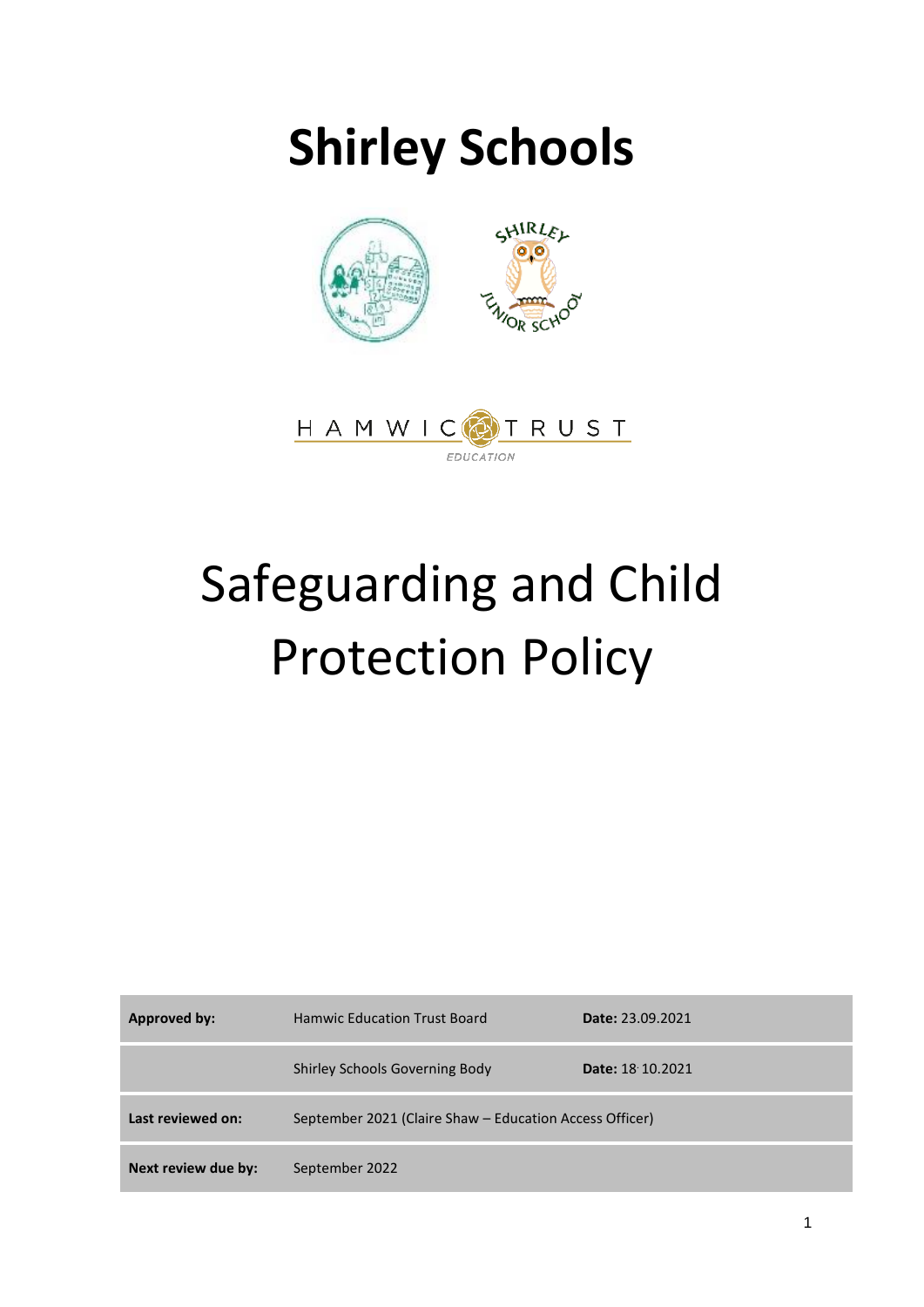#### **Safeguarding Contact Details**

If you are concerned about a child at the school, or about the conduct of any member of the school staff, please contact:

Infant Designated Safeguarding Lead

Name: Cate Gregory

Contact details: [cate.gregory@shirleyschools.co.uk](mailto:cate.gregory@shirleyschools.co.uk)

Infant Deputy Designated Safeguarding Lead Name: Laura Watts Contact details: [laura.watts@shirleyschools.co.uk](mailto:laura.watts@shirleyschools.co.uk)

Junior Designated Safeguarding Lead Name: Annette Hixon Contact details: [Annette.hixon@shirleyschools.co.uk](mailto:Annette.hixon@shirleyschools.co.uk)

Junior Deputy Designated Safeguarding Lead Name: Jo Tearle Contact details: [jo.tearle@shirleyschools.co.uk](mailto:jo.tearle@shirleyschools.co.uk)

Governor with responsibility for Safeguarding Name: Sarah Horsfall Contact details: [sarah.horsfall@shirleyschools.co.uk](mailto:sarah.horsfall@shirleyschools.co.uk)

Trust Safeguarding Officer Name: Claire Shaw Contact details: [claire.shaw@hamwic.org,](mailto:claire.shaw@hamwic.org) 07395 792 805

Local Authority Designated Officer (LADO) Name: Jemma Swann Contact details: [LADO@southampton.gov.uk](mailto:LADO@southampton.gov.uk)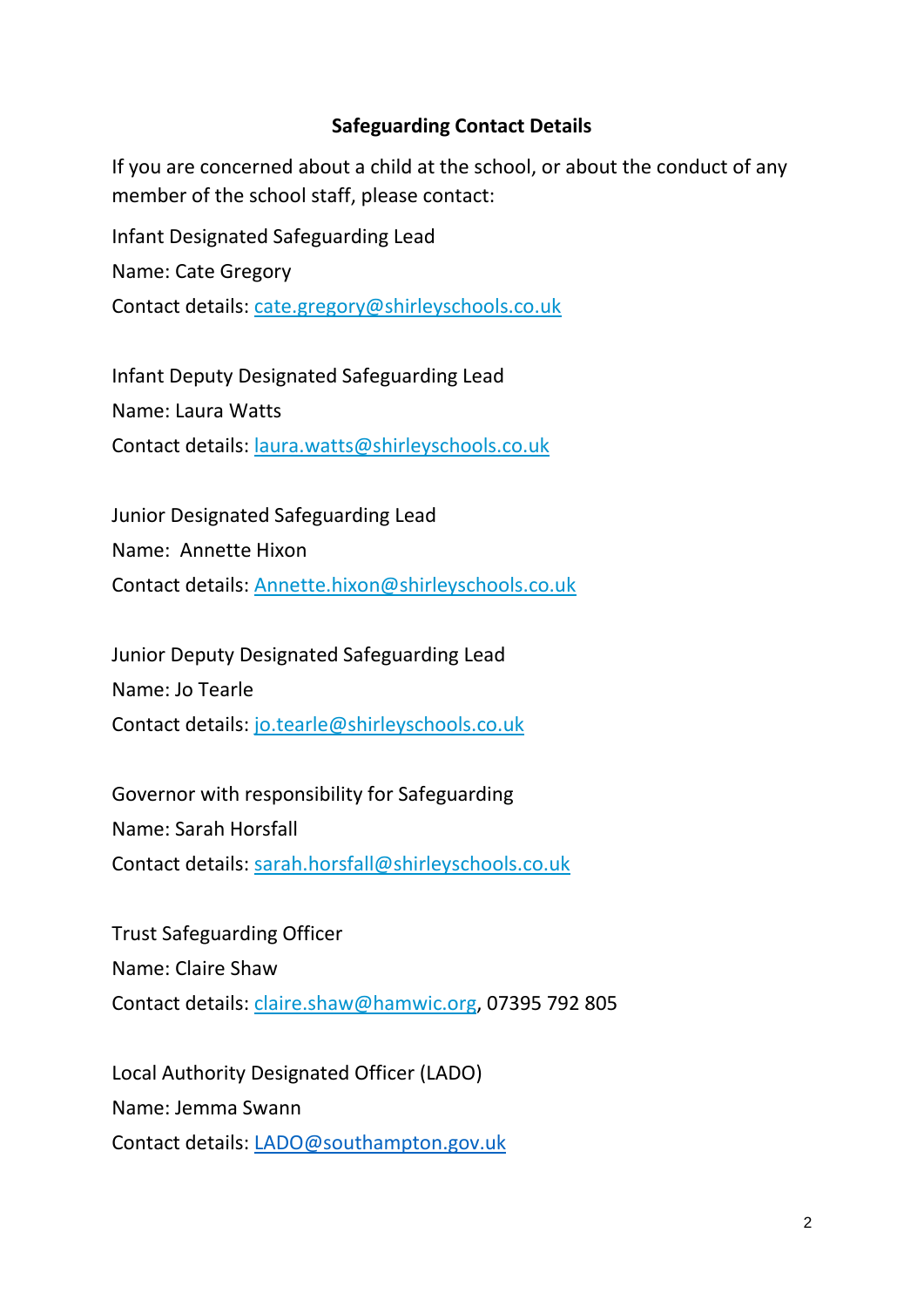# Contents

| 1.  |       |  |                                                                        |  |
|-----|-------|--|------------------------------------------------------------------------|--|
|     | 1.1   |  |                                                                        |  |
|     | 1.2   |  |                                                                        |  |
|     | 1.3   |  |                                                                        |  |
|     | 1.4   |  |                                                                        |  |
|     | 1.5   |  |                                                                        |  |
| 2.  |       |  |                                                                        |  |
|     | 2.1   |  |                                                                        |  |
| 2.2 |       |  |                                                                        |  |
|     | 2.3   |  |                                                                        |  |
|     | 2.3.1 |  |                                                                        |  |
|     | 2.3.2 |  |                                                                        |  |
|     | 2.4   |  |                                                                        |  |
|     | 2.5   |  |                                                                        |  |
|     | 2.6   |  |                                                                        |  |
|     | 2.7   |  |                                                                        |  |
|     | 2.8   |  | Children with Special Educational Needs or Disabilities (SEND)  10     |  |
|     | 2.9   |  |                                                                        |  |
|     | 2.10  |  |                                                                        |  |
| 3.  |       |  |                                                                        |  |
|     | 3.1   |  |                                                                        |  |
|     | 3.2   |  |                                                                        |  |
|     | 3.2.1 |  |                                                                        |  |
|     | 3.2.2 |  |                                                                        |  |
|     | 3.3   |  |                                                                        |  |
|     | 3.3.1 |  |                                                                        |  |
|     | 3.4   |  |                                                                        |  |
|     | 3.4.1 |  |                                                                        |  |
|     | 3.5   |  | Peer on peer abuse policy including sexual violence and harassment  15 |  |
|     | 3.5.1 |  | Responding to reports of sexual violence and sexual harassment 16      |  |
|     | 3.5.2 |  |                                                                        |  |
|     | 3.5.3 |  |                                                                        |  |
|     | 3.6   |  |                                                                        |  |
|     | 3.6.1 |  |                                                                        |  |
|     | 3.7   |  |                                                                        |  |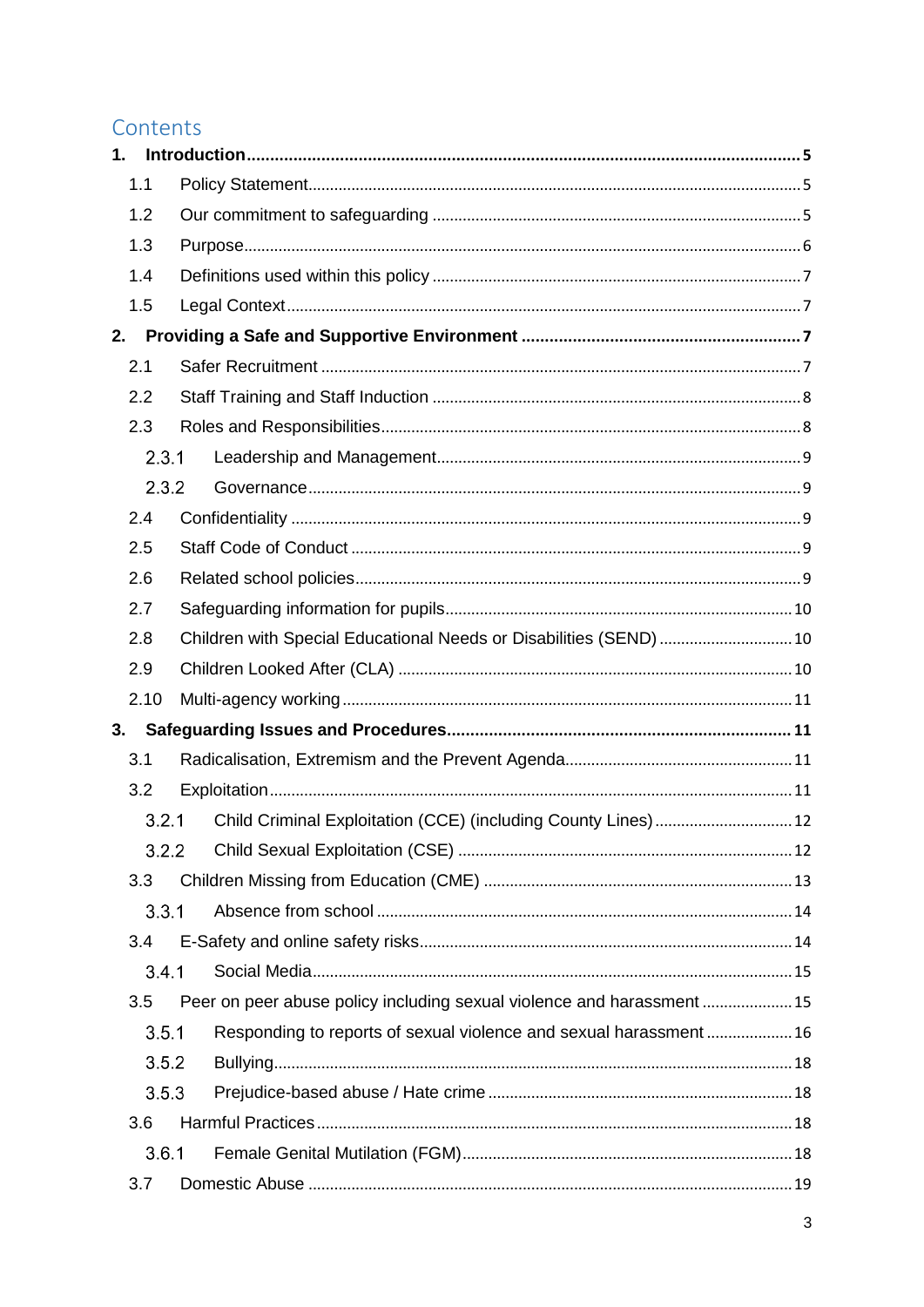| 4.  | Taking action to ensure that children are safe at school and at home  20 |  |
|-----|--------------------------------------------------------------------------|--|
| 4.1 |                                                                          |  |
| 4.2 |                                                                          |  |
| 4.3 |                                                                          |  |
| 4.4 |                                                                          |  |
|     |                                                                          |  |
| 4.5 |                                                                          |  |
| 5.  |                                                                          |  |
| 6.  | Appendix 2: Reporting Concerns: Southampton Safeguarding Children's      |  |
|     |                                                                          |  |
|     |                                                                          |  |
|     |                                                                          |  |
|     |                                                                          |  |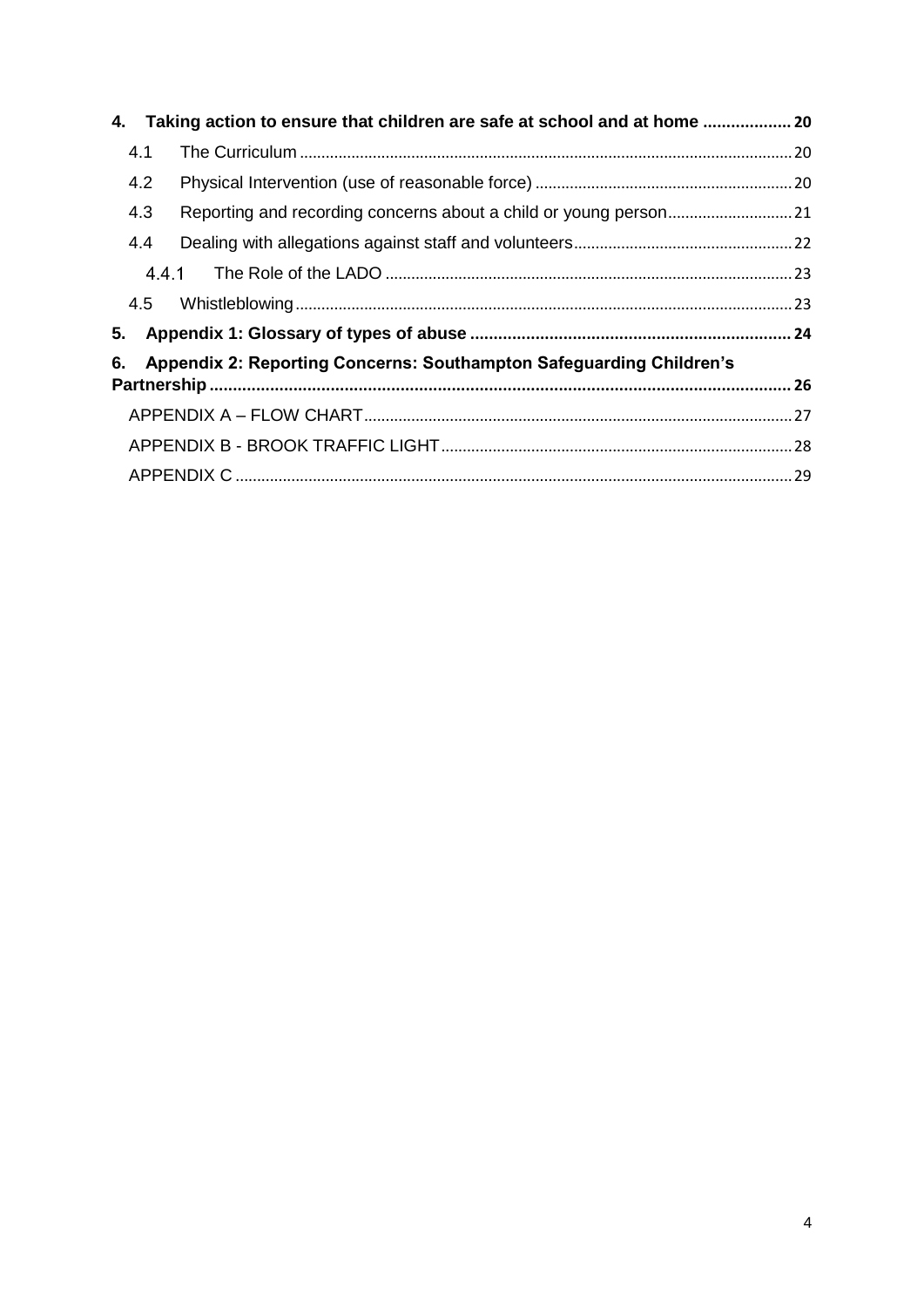# <span id="page-4-0"></span>**1. Introduction**

#### <span id="page-4-1"></span>**1.1 Policy Statement**

Shirley Schools fully recognises its moral and statutory responsibility to safeguard and promote the welfare of all children. This policy applies to all adults, including volunteers, working in or on behalf of the school.

Everyone working in our school has a responsibility to promote the welfare of all children and young people and to keep them safe. We are committed to practice in a way that protects them.

We make every effort to provide a safe and welcoming environment underpinned by a culture of openness where both children and adults feel secure, resilient, valued and respected and are encouraged to talk, believing they will be listened to. We will ensure children know there are adults at the school whom they can approach if they are worried.

### <span id="page-4-2"></span>**1.2 Our commitment to safeguarding**

Environment:

- To provide a safe environment within which children can learn and flourish.
- To provide an environment in which all adults recognise that safeguarding and ensuring children and young people's welfare is everyone's responsibility.
- To ensure that all children and young people will feel safe, secure, valued and respected, and feel confident to approach adults if they are in difficulties and that adults will, at all times, consider what is in the best interests of the child.
- To raise the awareness of all leaders, teaching and non-teaching staff, volunteers and visitors of the need to safeguard children and of their responsibilities in identifying and reporting possible cases of abuse.

Safeguarding procedures:

- To ensure that all concerns, however small, are recorded so as to establish the wider picture for a child and ensure that sufficient oversight by the Designated Safeguarding Lead (DSL) enables a context to be known and therefore support the identification of for example, risks or exploitation.
- To provide a systematic means of monitoring children known or thought to be at risk of harm, and ensure the school, contributes to assessments of need and support plans for those children through timely Early Help referral, contact and working with multi-agency partners and children's social care team and other safeguarding partners.
- To provide attendance by a nominated member of staff or a report with up-to-date information at multi-agency meetings for all children at their school, and for the DSL to liaise with any future school DSL with any information that is required to plan for an effective transition for the child/family.
- To work proactively together with partners such as other education settings where there are siblings, or GP surgeries to ensure that where there are concerns, they are shared and addressed swiftly, with a strong base of information ensuring that the best interests of a child/the children are placed at the centre of referrals.
- To refer to Early Help services so that children, and their wider families can be supported by professionals, intervening as early as possible before referral to children's social care services is required.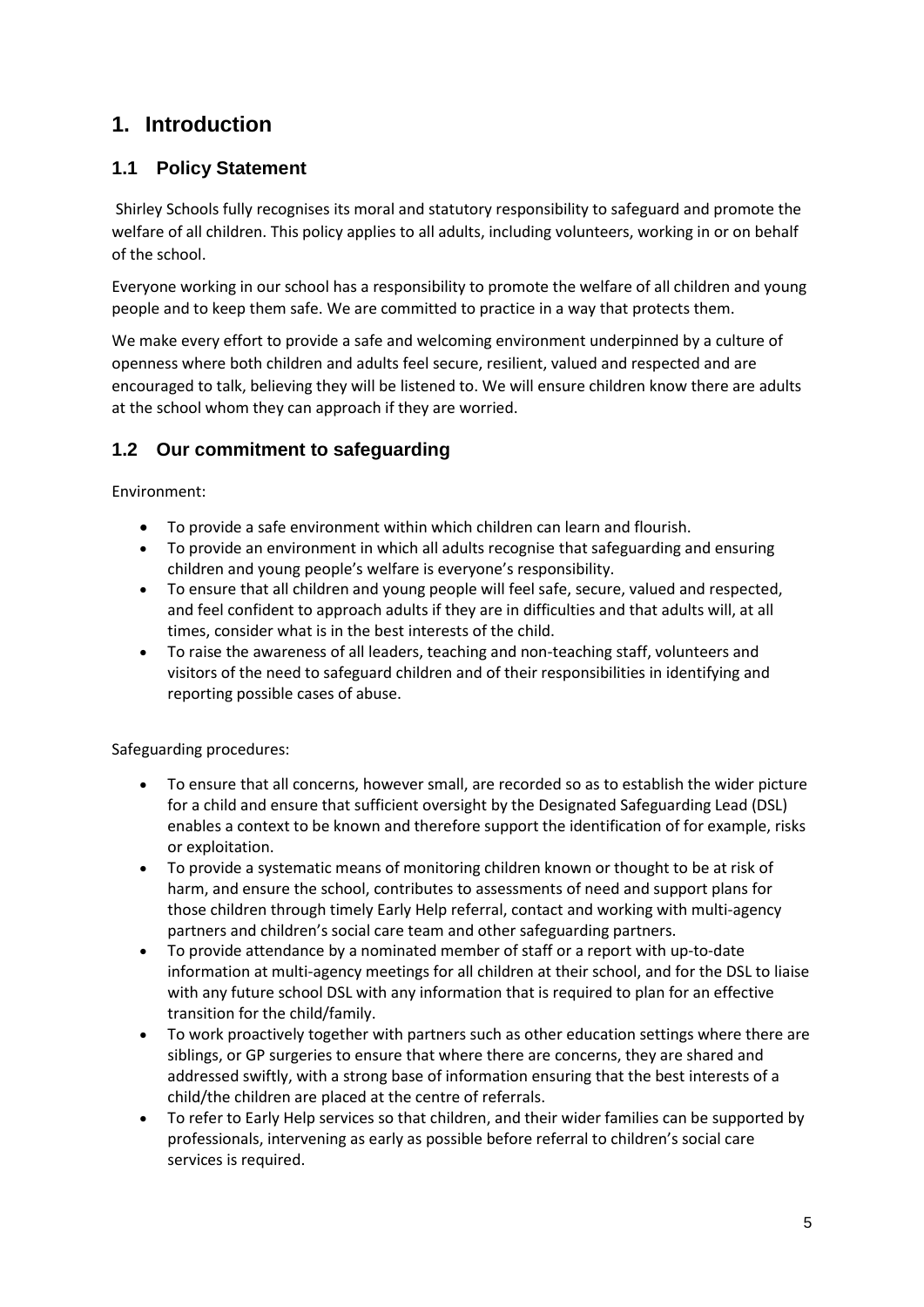Ensure that all adults within our school who have access to children have been checked and this is recorded.

#### External factors:

- Appropriate supervision is given to visitors and adults on-site. Key information or training for visiting staff and adults will be provided to those who may lead for example sports clubs / out of hours activities at or for the school.
- Have information available for all hirers to ensure the setting must not be used for the promotion of extremism or radicalisation, including the handing out of materials or speakers.
- Ensure that appropriate safeguarding arrangements are in place for children on work placements or alternative provision offsite, or in flexi-school arrangements.
- Transfer of child protection, welfare concerns and learning records that provide support for pupil development when pupils move on from their current setting will be carried out in accordance with local procedures.

#### Curriculum:

- To ensure that the school complies with the statutory guidance September 2020 for relationships, sexual relations, health and well-being.
- To provide an effective PSHE curriculum that encompasses age and developmentally appropriate content, enabling pupils to build skills and confidence to help them to manage the challenges of growing up in today's society, including knowing how to keep themselves safe and where to get help from if they, or others need it.

The protection of children is of the highest priority for our school. Children have the right to feel secure and cannot learn effectively unless they do so. All children regardless of age, gender, ethnicity, ability, sexuality, religion, culture, language and beliefs have a right to be protected from harm.

All staff have a key role in prevention of harm and an equal opportunity to act on any suspicion or disclosure that may indicate a child is at risk of harm in accordance with the guidance. We acknowledge that working in partnership with other agencies protects children and reduces risk and so we will proactively engage in partnership working throughout the child protection process to safeguard children.

Whilst the school will work openly with parents as far as possible, the school reserves the right to contact the Multi-Agency Safeguarding Hub (in line with current safeguarding procedures) without notifying parents if this is in the child's best interests. In all cases, consent must be sought unless it is not in the child's best interests to do so. These decisions will be clearly recorded with their reason and will be held with the child's record of concerns or child protection file with a level of protection determined by the Designated Safeguarding Lead (DSL).

#### <span id="page-5-0"></span>**1.3 Purpose**

The purpose of this policy is to:

- provide staff, volunteers and governors with the framework they need in order to keep children safe and secure in our school. The policy will inform parents and guardians how we will safeguard their children whilst they are in our care.
- protect children and young people who attend our school.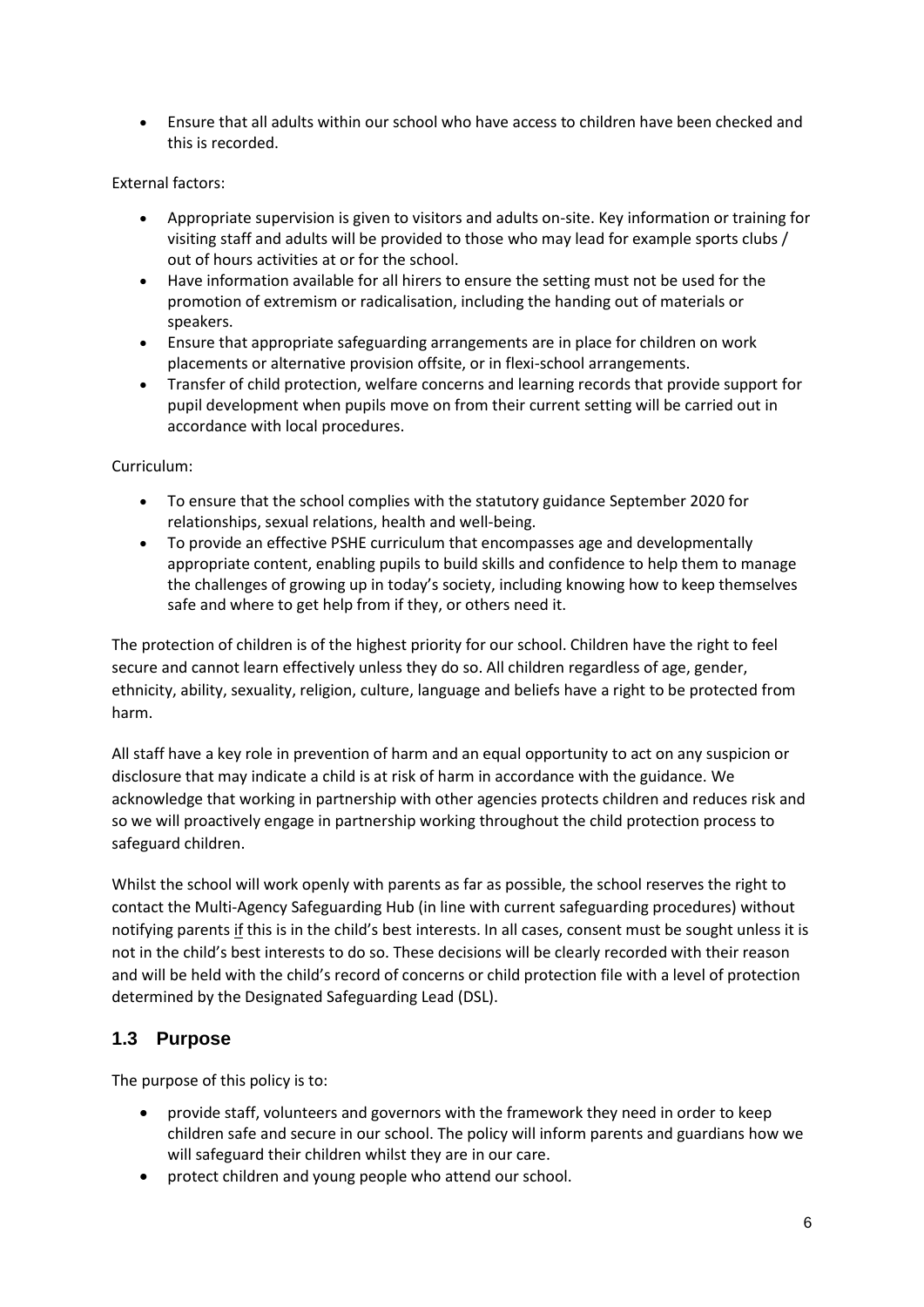- ensure consistent good practice across the school.
- demonstrate our commitment to protecting children.

#### <span id="page-6-0"></span>**1.4 Definitions used within this policy**

**Safeguarding**, as defined in KCSIE 2021, is "protecting children from maltreatment; preventing impairment of children's mental and physical health or development; ensuring that children grow up in circumstances consistent with the provision of safe and effective care; and taking action to enable all children to have the best outcomes" Part One para 4).

**Child protection** is an aspect of safeguarding, but is focused on how we respond to children who have been significantly harmed or at risk of significant harm.

The term **staff** applies to all those working for or on behalf of the school, full-time or part-time, in either a paid or voluntary capacity. This also includes parents and governors.

**Child** refers to all young people who have not yet reached their 18th birthday. On the whole, this will apply to pupils of our school; however, the policy will extend to visiting children and students from other establishments.

**Parent** refers to birth parents and other adults in a parenting role for example adoptive parents, step parents, guardians and foster carers.

#### <span id="page-6-1"></span>**1.5 Legal Context**

This policy is based on statutory guidance from the Department for Education:

- [Keeping Children Safe in Education \(September 2021\)](https://assets.publishing.service.gov.uk/government/uploads/system/uploads/attachment_data/file/1007260/Keeping_children_safe_in_education_2021.pdf)
- [Working Together to Safeguard Children \(2018\)](https://www.gov.uk/government/publications/working-together-to-safeguard-children--2)
- [Sexual violence and sexual harassment between children in schools and colleges \(Sept 2021\)](https://assets.publishing.service.gov.uk/government/uploads/system/uploads/attachment_data/file/999239/SVSH_2021.pdf)
- [What to do if you're worried a child is being abused -](https://assets.publishing.service.gov.uk/government/uploads/system/uploads/attachment_data/file/419604/What_to_do_if_you_re_worried_a_child_is_being_abused.pdf) Advice for Practitioners (March 2015)

It is also based on the following child protection legislation:

- [Children Act 1989](https://www.legislation.gov.uk/ukpga/1989/41/contents) and [Children Act 2004](https://www.legislation.gov.uk/ukpga/2004/31/contents)
- [Education Act 2002](https://www.legislation.gov.uk/ukpga/2002/32/contents) which states that teachers, education professionals, social workers, health professionals, police officers and members of the public have a statutory duty to report any concerns or suspicions that a child has been abused.
- Sections 175 and 157 of th[e Education Act 2002](https://www.legislation.gov.uk/ukpga/2002/32/contents) which clearly states that the governing body of an academy shall make arrangements for ensuring that their functions relating to the conduct of the school are exercised with a view to safeguarding and promoting the welfare of children who are pupils at the school.

Where national guidance changes within the approved policy year, or learning from practice reviews becomes available addendum to policies and process may be made through the governing body.

# <span id="page-6-2"></span>**2. Providing a Safe and Supportive Environment**

#### <span id="page-6-3"></span>**2.1 Safer Recruitment**

We create a culture of safe recruitment and, as part of that, adopt robust recruitment processes and volunteer checking processes that help deter, reject or identify people who might abuse children.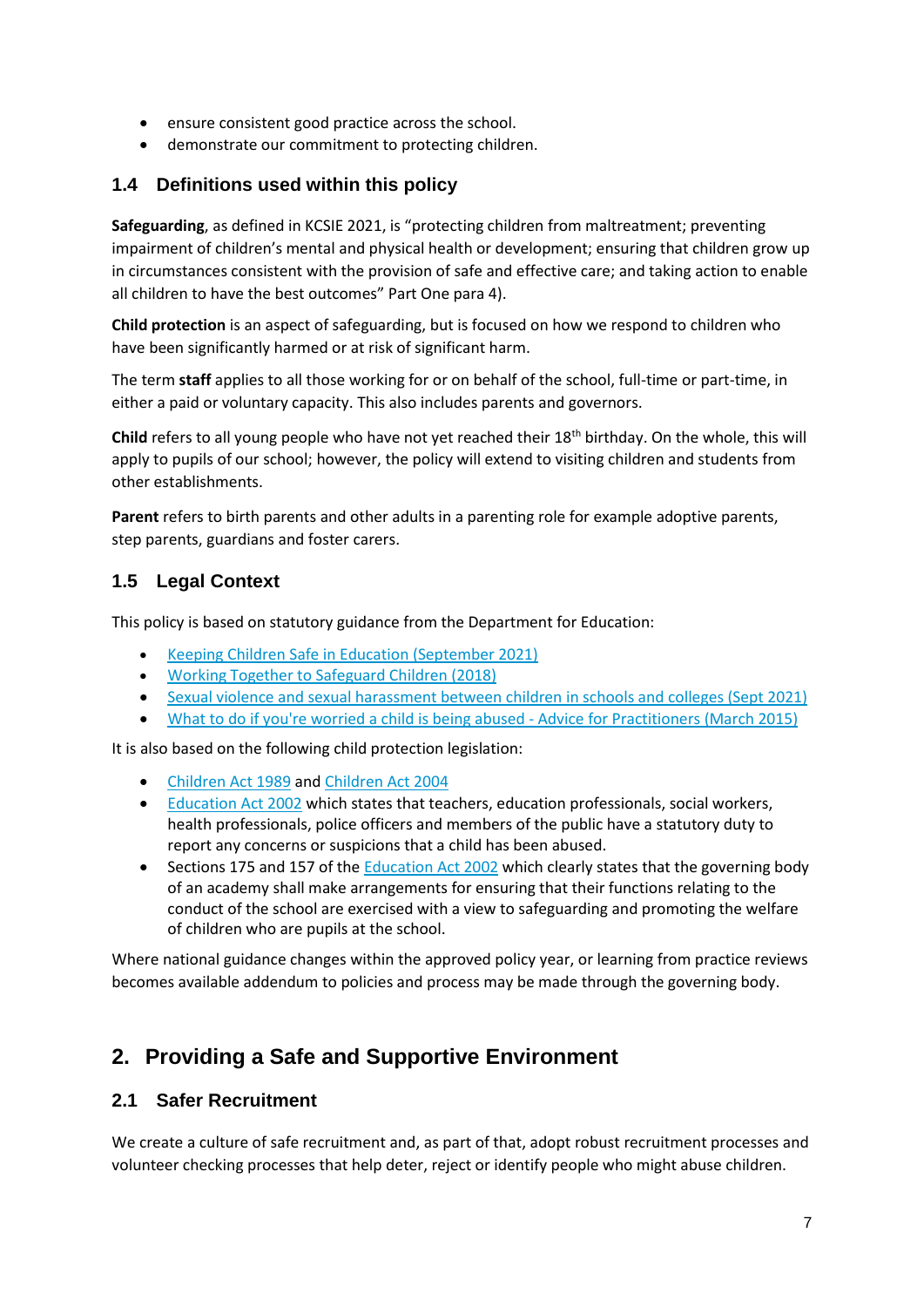This enables the governing body and if applicable the Trust to act reasonably in making decisions about prospective employees and volunteers using evidence and checks carried out.

The school follows the safer recruitment process outlined in Part Three of KCSIE 2021. On all recruitment panels there is at least one member who has undertaken safer recruitment training which is updated regularly. Safer recruitment practice includes scrutinising applicants, verifying identity and academic or vocational qualifications, obtaining professional references, checking previous employment history, checking any gaps in employment history and ensuring that a candidate has the health and physical capacity for the job, alongside effective induction processes. It also includes undertaking interviews and, in all cases, instigating Disclosure and Barring Service (DBS) checks.

The Single Central Record (SCR) includes a record of all checks undertaken, the date they were completed and who carried out the checks. It also includes the identification of the person's role to ensure regulated or unregulated activity is accurately recorded. Where an individual's details or role has changed the SCR will be updated and files supporting the SCR will include the updated information. For supply staff, information is received from the supply agency, downloaded, stored securely and checked prior to the individual starting regarding checks carried out for the role. Regular monitoring of the SCR is undertaken by senior leaders or governors and a record is made of this monitoring and any actions required.

### <span id="page-7-0"></span>**2.2 Staff Training and Staff Induction**

All staff in our school should be aware of the signs of abuse and be able to respond appropriately. All staff will receive an induction programme which will include basic information relating to signs and symptoms of abuse, how to manage a disclosure from a child, when and how to record a concern about the welfare of a child and advice on safe working practice. All staff are expected to read at least Part One of KCSIE 2021.

All Governors are expected to know and understand their safeguarding responsibilities as described in Part Two and Senior Leaders and the school safeguarding Governor should read the whole of KSCIE 2021.

In line with KCSIE 2021 safeguarding training for staff is provided to the whole school every year with separate training to all new staff and volunteers as part of their induction (if this falls at a different point in the year). All staff are provided with the school's Safeguarding and Child Protection Policy and are informed about safeguarding arrangements on induction to ensure they fully understand their role in identifying concerns and their responsibility to report concerns.

The DSL attends Level 3 Safeguarding training for their role and then refresh this specific training for DSLs every two years. It is the responsibility of the DSL to maintain an overview of new developments so, in addition to having an annual update, they will receive regular updates between training through Local Authority Network meetings, safeguarding updates from the Trust and reading safeguarding related articles or research. Records of training and updates will be kept which identifies that staff have attended, read and understood the information shared.

#### <span id="page-7-1"></span>**2.3 Roles and Responsibilities**

We recognise that all staff and Governors have a full and active part to play in ensuring there is a culture of safeguarding that is effective in protecting our pupils from harm. We recognise that staff anxiety around child protection can compromise good practice and so have established clear lines of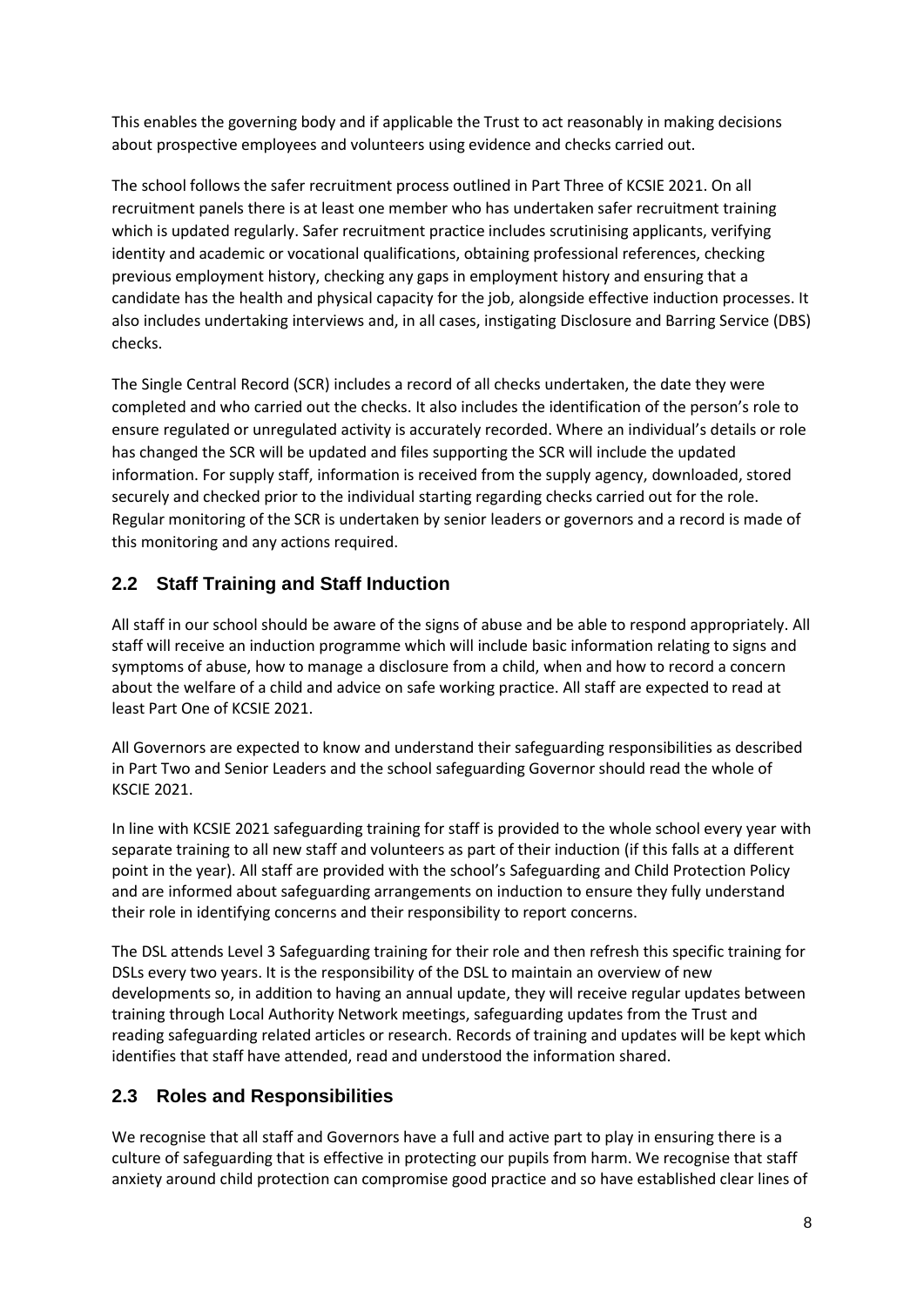accountability, training, advice to support the process and individual staff within that process. Staff understand that they all have a key role to play in identifying concerns early and provide help for children where necessary through referral to Early Help services or Children's Services at the Local Authority.

#### <span id="page-8-0"></span>**Leadership and Management**

In this school any individual can contact the DSL if they have concerns about a pupil. The DSL is a member of the Senior Leadership Team. The names and contact details are listed on page 2 of this policy. These safeguarding roles are explicit in assigned job descriptions.

### <span id="page-8-1"></span>2.3.2 Governance

There is a nominated Safeguarding Governor (see page 2 for details) who leads the monitoring of safeguarding and ensures the school meets its statutory duties effectively. The Safeguarding Governor meets with the DSL to check that procedures are being followed, that staff training is up to date and to keep abreast of the number of children who are open to social care. Governors will refer to the Trust Safeguarding Review document as a template to support their own monitoring. The Chair of Governors receives reports of allegations against the Headteacher and act on the behalf of the Governing Body. Governors are aware of the duties set out in KCSIE 2021 for governing body responsibilities for safeguarding. A record of all governors who have read and understood relevant sections of KCSIE 2021 is held with governing body records. The Safeguarding Governor is required to read KCSIE 2021 in full.

# <span id="page-8-2"></span>**2.4 Confidentiality**

Staff understand they can get advice from the DSL regarding concerns and confidentiality. We maintain that all matters relating to child protection are to be treated as confidential and only shared as per the GDPR guidance and DfE Working Together to Safeguard Children guidance. There is a lawful basis for child protection concerns to be shared with agencies who have a statutory duty for child protection. Decisions to share/not share information will be recorded together with the reasons for this within a child protection or welfare concern recorded. The best interests of the child will be placed at the heart of the decision making to share information, especially where contextual information is included. All staff are aware that they cannot promise a child to keep a disclosure confidential. Disciplinary action/re-training will be considered for any breach of confidentiality.

# <span id="page-8-3"></span>**2.5 Staff Code of Conduct**

All staff (paid and voluntary) are expected to adhere to a code of conduct in respect of their contact with pupils and their families. This can be found in the Staff Code of Conduct Policy and forms part of induction process for all staff, including expectations for volunteers.

#### <span id="page-8-4"></span>**2.6 Related school policies**

Safeguarding encompasses issues such as pupil health and safety and bullying and a range of other issues, for example, arrangements for meeting the medical needs of children, providing first aid, school security and positive behaviour. For this reason, other related policies within the school reflect our safeguarding procedures and ethos and are updated accordingly.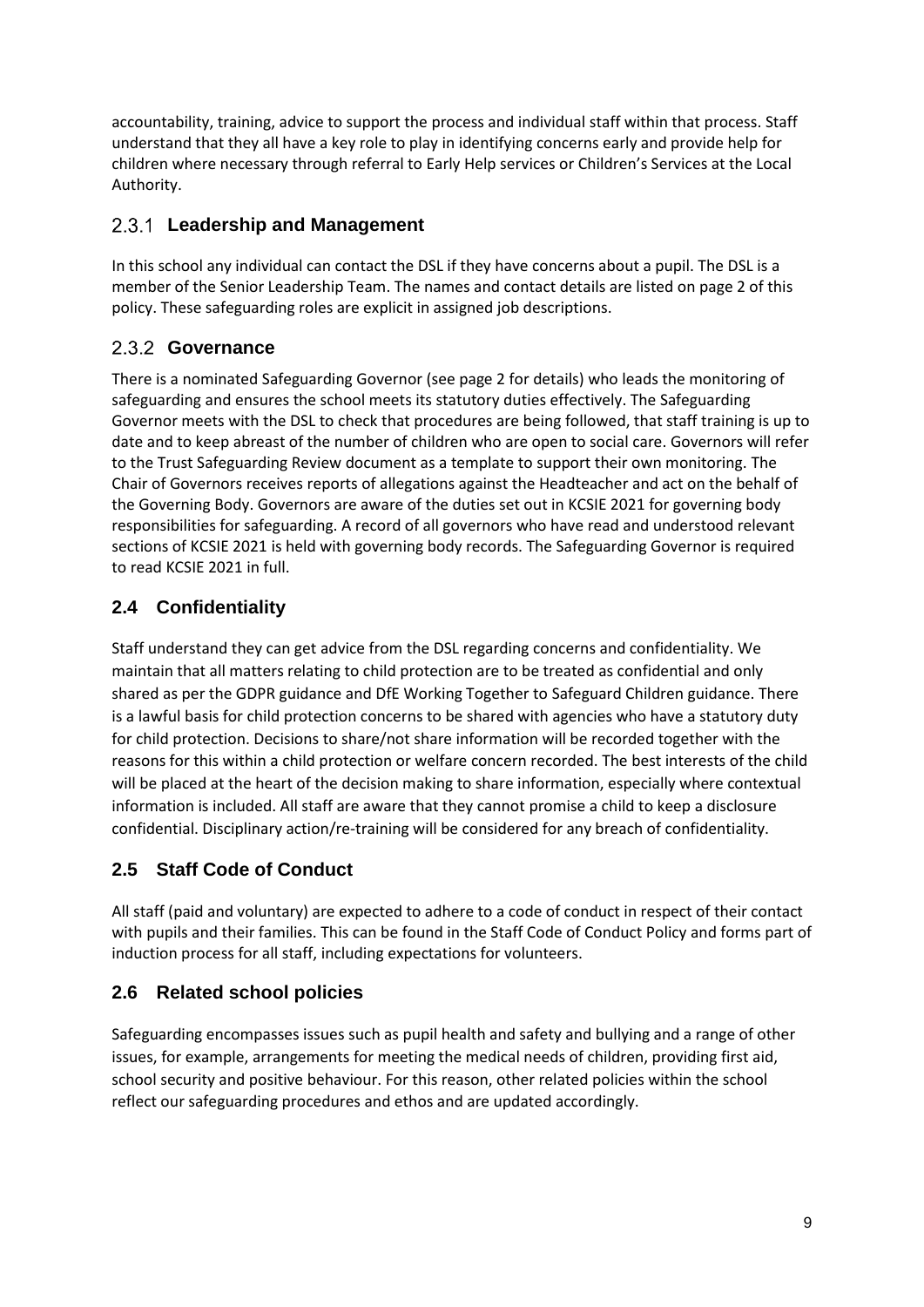#### <span id="page-9-0"></span>**2.7 Safeguarding information for pupils**

We are committed to creating an ethos in school where children feel safe and are able to talk freely about their concerns, believing that they will be listened to and valued. All pupils in our school are aware of a number of staff they can talk to if they are worried about any problems. The school is committed to ensuring that pupils are aware of behaviour towards them that is not acceptable and how they can keep themselves safe. All pupils know that we have a senior member of staff with responsibility for safeguarding and know who this is. We inform pupils of whom they might talk to, both in and out of school, their right to be listened to and heard and what steps can be taken to protect them from harm.

#### <span id="page-9-1"></span>**2.8 Children with Special Educational Needs or Disabilities (SEND)**

School staff and Governors recognise that children with special educational needs or disabilities may be especially vulnerable to abuse and expect staff to take extra care to interpret correctly apparent signs of abuse or neglect. Indications of abuse will be reported as for other pupils. We are committed to providing a school environment in which pupils with SEND feel confident and able to discuss their concerns. Whenever possible, pupils will be given the chance to express themselves to a member of staff with appropriate communication skills. The DSL (or Deputy) will work with the school's Special Educational Needs Coordinator (SENCO) to identify pupils with particular communication needs.

#### <span id="page-9-2"></span>**2.9 Children Looked After (CLA)**

We value that every child who has been taken into care, even if they are now out of care and adopted remain vulnerable. They will have experienced levels of abuse that were eventually deemed unacceptable in order for them to have been removed. These experiences are often likely to have a long-term impact on a child's relationships, emotional wellbeing and development. We place these children with high regard to ensure that educational gaps are diminished and that emotional development and wellbeing is supported and monitored.

The Designated Teacher for CLA will have all details of the child's social worker, the name of the LA Virtual School Headteacher. The Designated Teacher in our school is a qualified teacher, who has received training to undertake their role with regards looked after and previously looked after children. The role is clearly set out in their job description and includes the need to promote the educational achievement of these children. The Designated Teacher will:

- Ensure PEP meetings take place regularly and ePEPs are kept up to date;
- Ensure devolved funding is allocated to named children;
- Ensure they work effectively (or in partnership) with the Virtual School Headteacher.

Governors in our school ensure that the Designated Teacher has the necessary training, skills and time to carry out this role on at least an annual basis. The Designated Teacher will ensure that they liaise with the Virtual School and ensure that a personal education plan (PEP) is in place and regularly reviewed. Appropriate staff will have information they need in relation to a child's looked after legal status and contact arrangements in place for the child.

**The Designated Teacher for our school is:** Cate Gregory (Infant School) and Annette Hixon (Junior School)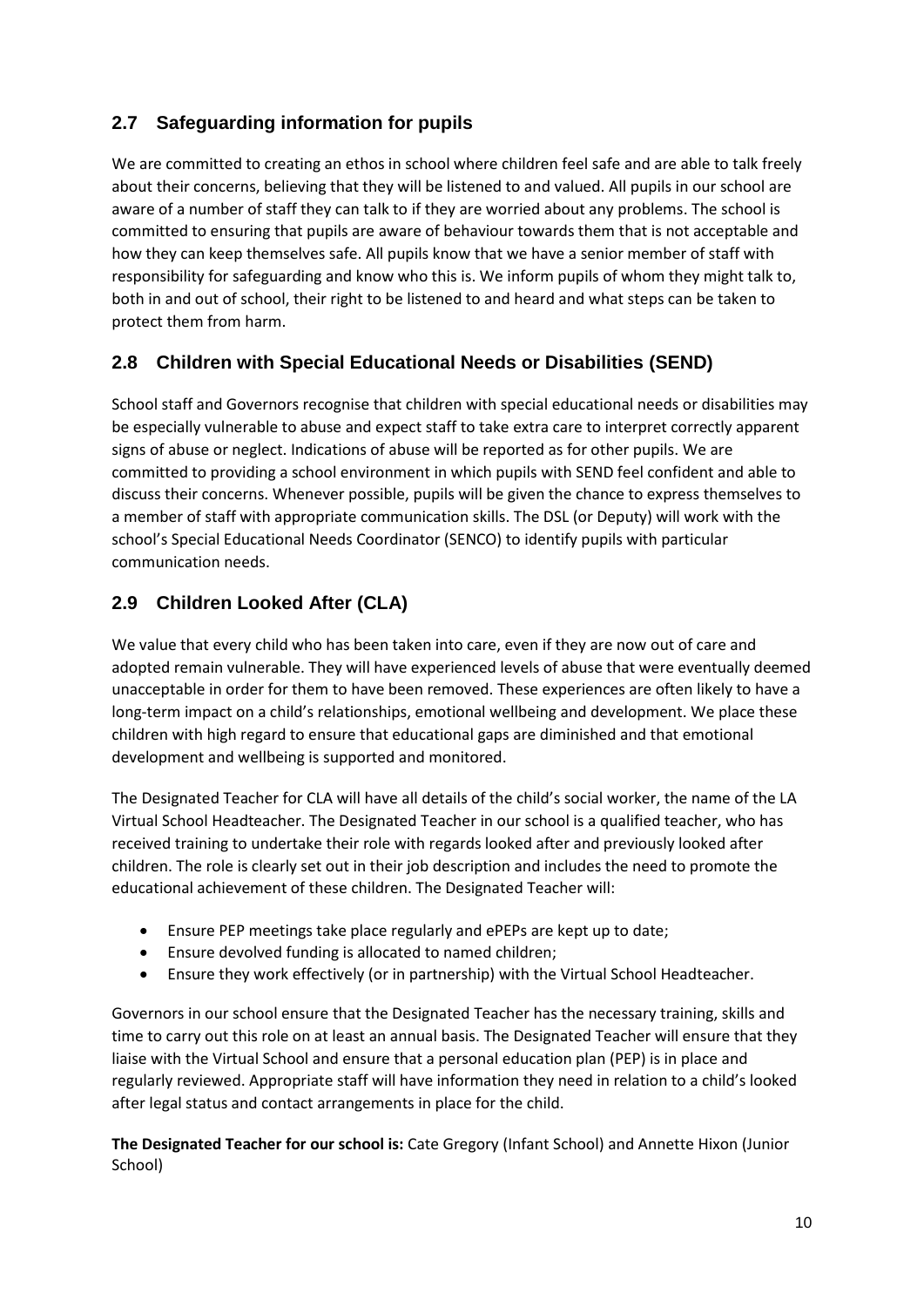#### **The name of the Virtual School Head Teacher is**: Maria Anderson

#### <span id="page-10-0"></span>**2.10 Multi-agency working**

Schools do not operate in isolation but are part of a wider safeguarding system for children. KCSIE 2021 and Working Together to Safeguard Children 2018 sets out the pivotal role schools have in multi-agency safeguarding arrangements. The school aims to help protect the children in its care by working consistently and appropriately with a range of agencies.

Our school works as a named agency with the Southampton Safeguarding Children Partnership.

Our safeguarding children partnership has three safeguarding partners (the local authority, a clinical commissioning group for an area within the local authority; and the chief officer of police for an area within the local authority). The partners have a shared and equal duty to work together with appropriate relevant agencies to safeguard and promote the welfare of local children including identifying and responding to their needs. When named as a relevant agency, schools, in the same way as other relevant agencies, are under a statutory duty to co-operate with the published arrangements. Our school will adhere to local published threshold guidance and procedures.

# <span id="page-10-1"></span>**3. Safeguarding Issues and Procedures**

#### <span id="page-10-2"></span>**3.1 Radicalisation, Extremism and the Prevent Agenda**

The school is aware of its statutory duty to prevent radicalisation and extremism under the Prevent Duty which became law in 2015. The Prevent Duty requires that all staff are aware of the signs that a child may be vulnerable to radicalisation. The risks will need to be considered for any kinds of extremism. Extremism is the vocal or active opposition to our fundamental British Values of liberty, mutual respect, tolerance of different faiths and beliefs, rule of law and democracy. Extremism can include; political; environmental; extremist animal rights; or faith-based extremism that may lead to a child becoming radicalised. This list is not exhaustive and all staff are updated when new ideologies come to light through safeguarding updates.

All staff have annually undertaken Home Office Prevent awareness training and will be alert to signs of radicalisation. The school will discuss any concerns with the family unless this is likely to put the child at risk.

As part of the preventative process, resilience to radicalisation will be built through the regular promotion of fundamental British values through the PSHE and wider curriculum available at our school.

Any child who is considered vulnerable to radicalisation (and where there are evidence-based concerns which indicate they may be being groomed or radicalised), will be referred by the DSL, who will follow the agreed referral to MASH, liaising and sharing information with the police and Channel, as required. If the police and colleagues consider the information to be indicating a level of risk, the Channel Panel will be convened, and the school will be invited to attend and support this process.

#### <span id="page-10-3"></span>**3.2 Exploitation**

Exploitation occurs where an individual or group takes advantage of an imbalance of power to coerce, manipulate or deceive any child or young person under the age of 18. At our school we recognise that any child or young person is vulnerable to this activity and ensure through our annual safeguarding training for all staff that awareness of raising concerns is vital. This includes the use by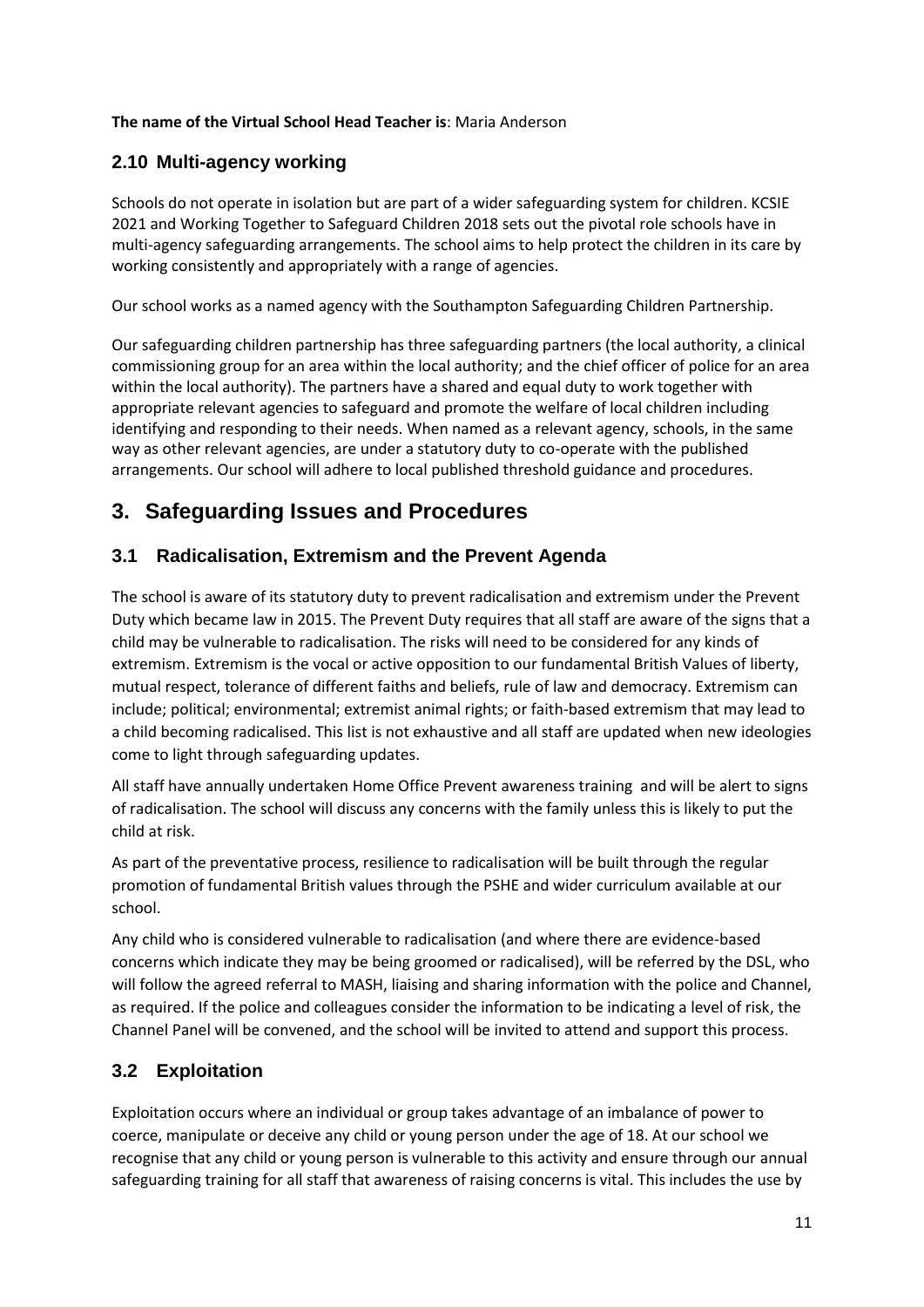staff of the Hampshire Constabulary Community Partnership Information (CPI) form for information that could be used to share relevant intelligence information with police that will assist in building a bigger picture of potential exploitation issues in the community. Once a CPI form is submitted it can be destroyed. Information may be relevant to record in a child's record of concern in school as per other concerns or additionally make a separate referral to MASH.

Our curriculum includes how children can keep themselves safe and CSE at an age appropriate level through PSHE.

# <span id="page-11-0"></span>**Child Criminal Exploitation (CCE) (including County Lines)**

CCE "is where an individual or group takes advantage of an imbalance of power to coerce, manipulate or deceive a child into criminal activity

- (a) in exchange for something the victim needs or wants, and/or
- (b) for financial advantage or increased status of the perpetrator or facilitator and/or
- (c) through violence or the threat of violence. (KCSIE 2021, para 32)

The victim may have been criminally exploited even if the activity appears consensual. CCE does not always involve physical contact; it can also occur through the use of technology.

**County Lines** is a form of CCE and is a term used to describe gangs and organised criminal networks involved in exporting illegal drugs into one or more importing areas (within the UK), using dedicated mobile phone lines or other form of "deal line." They are likely to exploit children and vulnerable adults to move (and store) the drugs and money and they will often use coercion, intimidation, violence (including sexual violence) and weapons. (Home Office 2018). Children exploited through County Lines activity are particularly vulnerable to being trafficked.

Children may miss education or appear to have more material belongings or confidence than previously. They may have keys to places that raise a concern, display increasing disruptive behaviour and come home with injuries or looking dishevelled.

Any person in our school who has concerns that a child is being criminally exploited should report their concern to the DSL without delay. The DSL will refer immediately to the MASH for advice / to make a referral. It may be that the DSL decides to refer to the police. The Local Authority Children's Services and the police will consider if a National Referral Mechanism (NRM) needs completing alongside child protection procedures.

As a school we educate all staff in the signs and indicators of all forms of exploitation, including criminal exploitation.

#### <span id="page-11-1"></span>**Child Sexual Exploitation (CSE)**

CSE is a complex type of abuse and "occurs when an individual or group takes advantage of an imbalance of power to coerce, manipulate or deceive a child or young person under the age of 18 into sexual activity (a) in exchange for something the victim needs or wants, and/or (b) for the financial advantage or increased status of the perpetrator or facilitator" (KCSIE 2021, para 32) The victim may have been sexually exploited even if the sexual activity appears consensual. Child sexual exploitation does not always involve physical contact; it can also include involving children in the production of sexual images, forcing children to look at sexual images or watch sexual activities, encouraging children to behave in sexually inappropriate ways or grooming a child in preparation for abuse including via the internet (KSCIE 2021, para 36).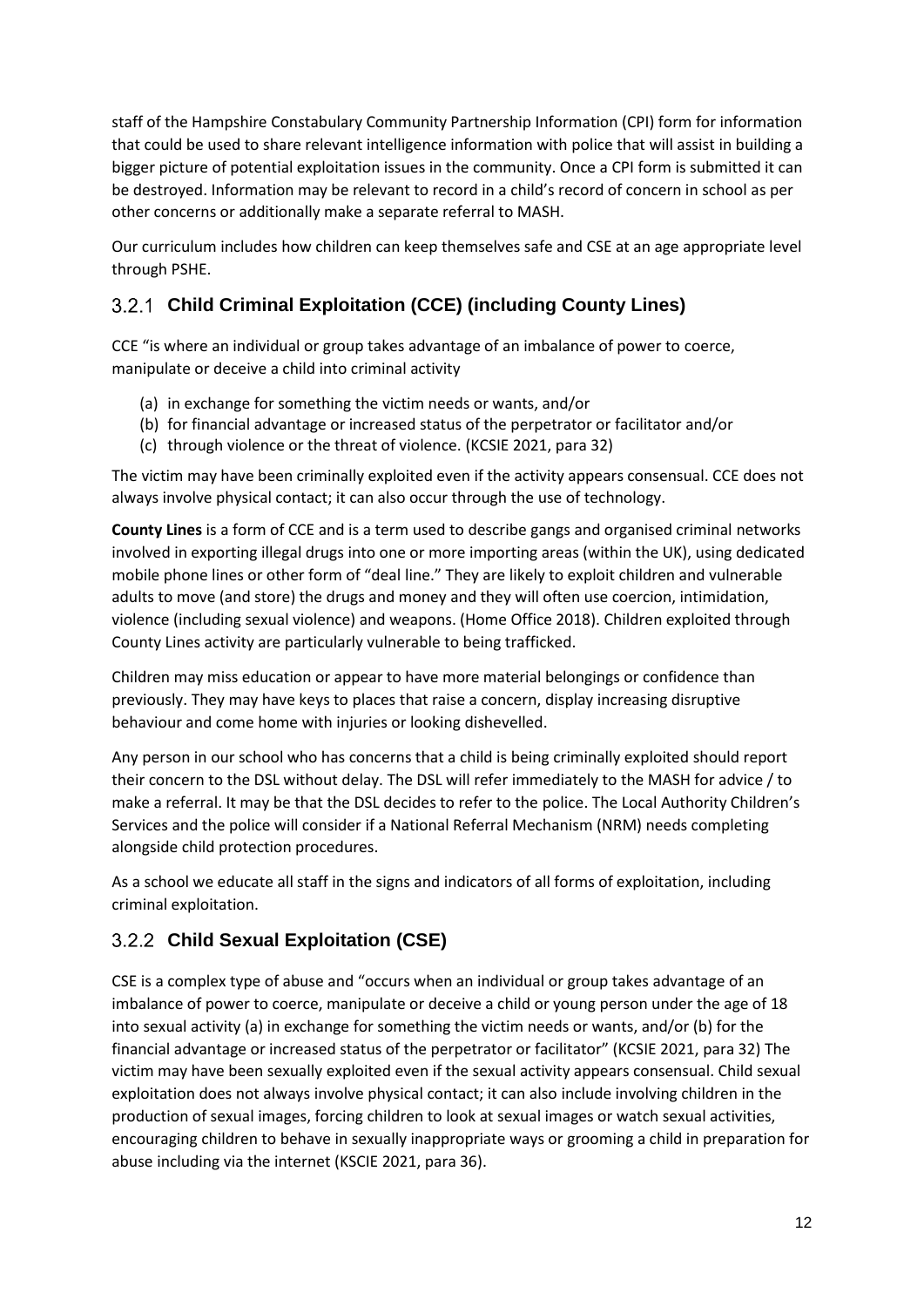The school recognises that this may even appear to be consensual, but still constitutes abuse. Indicators a child may be at risk of CSE include:

- Leaving home/care without explanation and persistently going missing or returning late;
- Exclusion or unexplained absences from school;
- Associating with other young people being sexually exploited;
- Relationships with controlling or significantly older individuals or groups;
- Acquisition of money, clothes, mobile phones etc., without plausible explanation;
- Drug and/or alcohol use may return home or present at school under influence
- Increasing secretiveness around behaviours;
- Self-harm or significant changes in emotional well-being;
- Excessive receipt of texts/phone calls;
- Multiple callers (unknown adults or peers);
- Concerning use of internet or other social media;
- Inappropriate sexualised behaviour for age/sexually transmitted infections;
- Evidence of/suspicions of physical or sexual assault;
- Frequenting areas known for sexual exploitation or adult sex work.

As a school we educate all staff in the signs and indicators of sexual exploitation. Staff will also remain open to the fact that child sexual exploitation can occur without any of the above risk indicators being present. Our school will follow safeguarding procedures where there is a concern about a child being at risk of or experiencing CSE/CCE.

We will use the Child Exploitation Risk Assessment Framework (CERAF) available [here](https://hipsprocedures.org.uk/qkyyoy/children-in-specific-circumstances/children-who-are-exploited/#s4982) and associated guidance to identify pupils who are at risk.

#### <span id="page-12-0"></span>**3.3 Children Missing from Education (CME)**

A child going missing from education is a potential indicator of abuse or neglect including sexual exploitation, FGM, child exploitation, child criminal exploitation or risk of radicalisation. We recognise our statutory duty to follow the guidance relating to any child we are aware of who for example does not begin school as expected, or moves with no forwarding school known. There are various reasons a child may be deemed as CME which include, but are not limited to:

- Child not starting school when they reach compulsory school age and therefore never entering the system
- Failing to transition between schools, at phase transfer or if a family moves from one LA to another
- A delay in applying for a new school place
- Refusing an alternative offer of a school place, when the preferred school is full
- Leaving school, with no forwarding education provision or destination

We recognise that it is important that agencies work cooperatively and information is shared in a timely manner. If anyone at our school becomes aware of a child missing education, a referral is made to the LA CME Officer as soon as possible.

If we are aware of a child who is moving and parents/carers have not provided any forwarding address or school, we will contact the CME Officer for advice at the earliest opportunity having attempted to find out the information.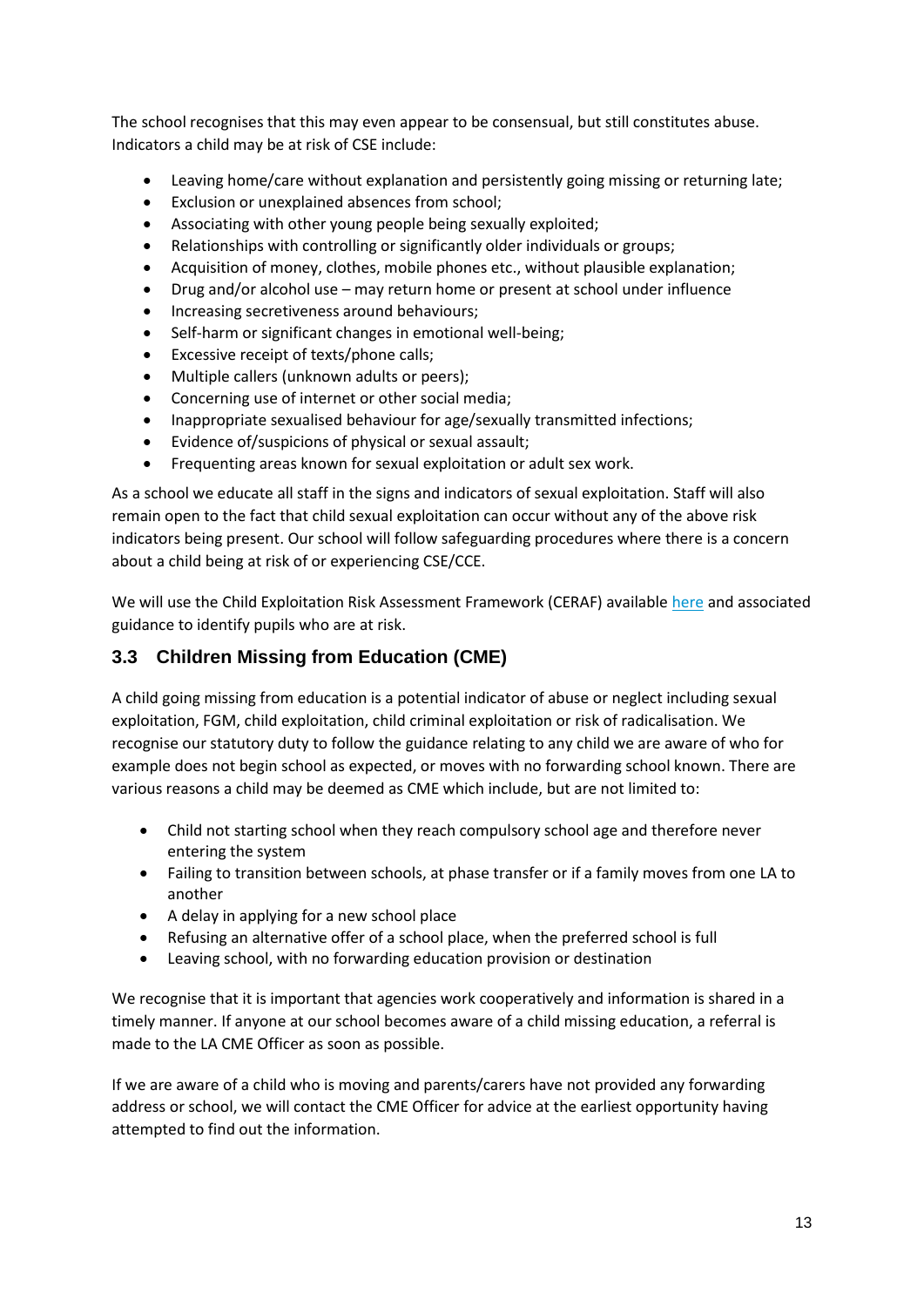**The LA CME Officer for our school is:** Richard Lomath Overseen by the Head teachers for both schools.

#### <span id="page-13-0"></span>**Absence from school**

In addition to statutory CME duties, absence from school at any point may be considered, in individual contexts, as both a potential safeguarding issue as well as an educational outcomes issue. We recognise that educational neglect is a factor that adversely affects a child into adulthood. The school has clear procedures to monitor, support and challenge attendance of all pupils. Staff are aware of these procedures and that attendance is an aspect of safeguarding. All absence or nonattendance will be considered in context with other known factors or concerns and relevant partners or agencies contacted as per safeguarding duties. Staff in our school will aim to work with parents/carers to establish regular attendance for all children and young people through an approach including support and guidance, external agency support, including health colleagues where required. Where these are refused or are not effective given time, we will review each on a case-by-case basis, to consider any additional actions. We may also take steps that could result in legal action for attendance, or a referral to children's social care, or both but will do so on a case-bycase basis.

The school will inform the LA if a parent/carer has notified the school in writing of their decision to electively home educate their child and will co-ordinate a meeting with the parent/carers where possible; if the child is unfit to attend on health grounds; is in custody for four months and when a child is issued a suspension or permanent exclusion. Required LA documentation will be completed and submitted to the relevant LA colleague/team.

#### <span id="page-13-1"></span>**3.4 E-Safety and online safety risks**

Children may expose themselves to danger, whether knowingly or unknowingly, when using the Internet and other technologies. Additionally, some children and young people may find themselves involved in activities which are inappropriate, or possibly illegal, through social networking sites etc., including cyber-bullying. Some of the risks presented with online activity include:

- Unwanted contact
- **•** Grooming
- Online bullying
- Sexting
- Leaving digital footprint
- Accessing inappropriate material deliberately or by accident
- Accessing inappropriate material beyond a child's capacity to comprehend

In order to safeguard all our children, the school will, therefore, seek to provide information and awareness to both pupils and parents through:

Acceptable use agreements for children, parents/carers and governors

- Curriculum activities involving raising awareness around online dangers and strategies to keeping themselves safe online. Children are taught, across the curriculum, that if they do something wrong, it is better to tell someone before it gets any worse.
- Parents evenings / sessions parents are included as much as possible as children often have access to a wide range of technologies at home.
- High profile events / campaigns e.g., Safer Internet Day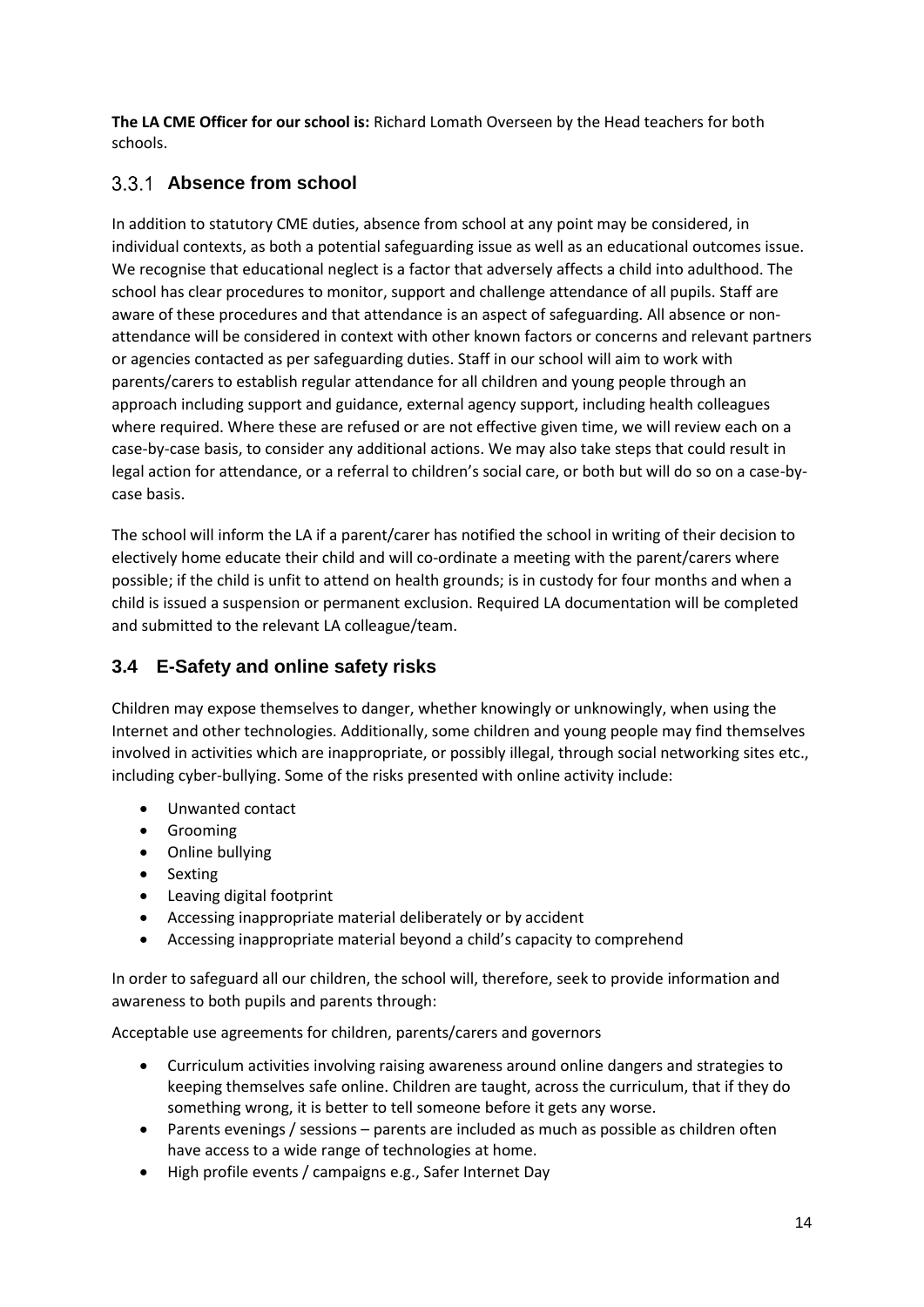- Building awareness around information that is held on relevant web sites, apps or publications
- Ensuring the safeguards in place for the school electronic systems are effective and monitored for any threats to safety. The school have appropriate virus software and filters on all computers.

Governors and the Trust will refer to additional guidance for keeping children safe online (including when they are online at home) in KCISE 2021. The school will follow the most up to date DfE guidance regarding remote learning as signposted in KCSIE para 127.

# <span id="page-14-0"></span>**Social Media**

In addition to the above online safety guidance above, we recognise there are some specific risks with the use of social media platforms increasingly by younger children. Pupils of a young age are now aware of a wide range of social media platforms. They may access them via friends or family member's phones. Many have an age restriction, mainly due to how the platform can be used. Trends may be seen with platforms, especially those aimed at young people where they think their message or photo disappears once read, or children don't understand privacy settings. Whilst they can seem harmless, we will ensure that our educational provision sets out the responsibilities and legalities of usage as well as the dangers and risks that usage can bring.

#### <span id="page-14-1"></span>**3.5 Peer on peer abuse policy including sexual violence and harassment**

We recognise that children are capable of abusing their peers and it can take various forms. This will be dealt with in line with the statutory guidance set out in Part 5 of KCSIE 2021 and as outlined in the guidance Sexual violence and sexual harassment [between children in schools and colleges](https://www.gov.uk/government/publications/sexual-violence-and-sexual-harassment-between-children-in-schools-and-colleges) . In KCSIE 2021, the definition of peer on peer abuse includes:

- Physical abuse
- Sexual violence and sexual harassment
- Sexting and
- Initiation/hazing type violence and rituals
- Bullying (including cyberbullying) and
- Upskirting
- Abuse within intimate partner relationships

All of these behaviours are not acceptable and it will be taken seriously. There is a zero tolerance approach to all forms of peer on peer abuse.

We will minimise the risk of peer on peer abuse by:

- Taking a whole school approach to safeguarding and child protection;
- Providing training to staff;
- Making staff aware that even if there are no reported cases of peer on peer abuse, including direct disclosures of sexual violence and sexual harassment, they must not take the view it is not happening. All staff working with children are advised to maintain an attitude of 'it could happen here'.
- Providing a clear set of values and standards, underpinned by the school's behaviour policy and pastoral support system, and by a planned programme of evidence based content delivered through the curriculum;
- Engaging with specialist support and interventions.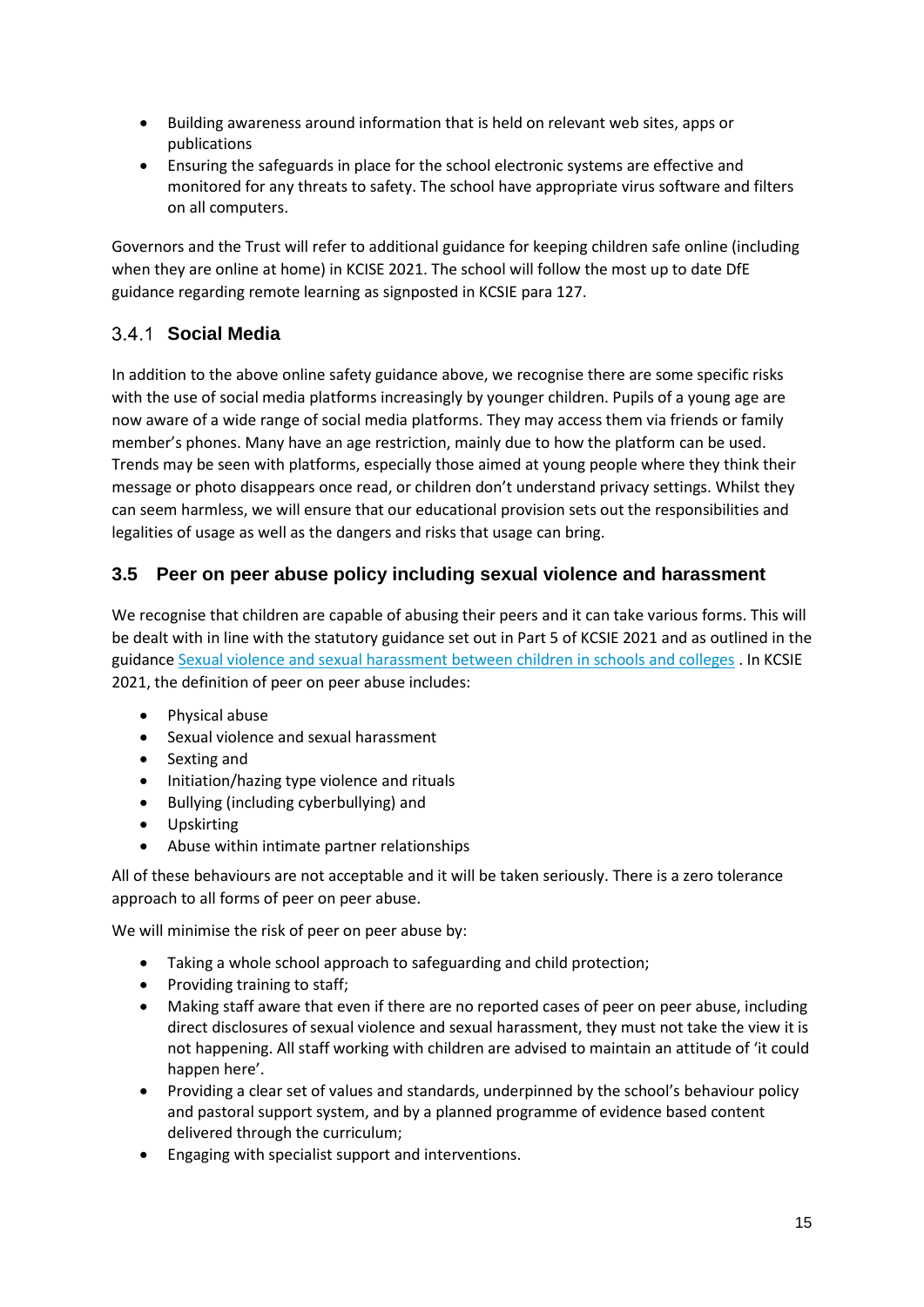#### <span id="page-15-0"></span>**Responding to reports of sexual violence and sexual harassment**

All staff in our school are clear that sexual violence and sexual harassment is not acceptable, will never be tolerated and is not an inevitable part of growing up. The school recognise that more vulnerable groups are girls, SEND and CLA. Children who are victims of sexual violence and sexual harassment will likely find the experience stressful and distressing. This will, in all likelihood, adversely affect their educational attainment as well as their emotional wellbeing. It is important that all victims are reassured they are taken seriously, that they should not feel ashamed and offered appropriate support. The child's wishes and feelings will be taken into account when determining what action to take and what services to provide.

Staff recognise that allegations of sexual violence or sexual harassment are likely to be complex and will require difficult professional decisions to be made, often quickly and under pressure (KCSIE 2021, para 437). The DSL must be notified without delay and decisions made on a case-by-case basis, with the DSL taking a leading role using their professional judgement, supported by other agencies. As with other disclosures the person disclosing must be able to disclose the information in a supportive environment with a clear record of factual information made as soon after the disclosure as possible.

The DSL will refer to the Brook's Sexual Behaviours Traffic Light Toolkit for guidance See Appendix B and Appendix C. We will follow the LA flowchart for Youth Produced Sexual Imagery and contact the Safe Schools and Communities Team for advice.

The DSL will follow Part 5 of KCSIE 2021 on how to record and respond to a report and complete an immediate risk and needs assessment on a case-by-case basis. The risk assessment will consider:

- The victim, especially their protection and support;
- Whether there may have been other victims;
- The alleged perpetrator, their support needs and any discipline action;
- All other children at the school:
- The victim and the alleged perpetrator sharing classes and space at school.

Where there has been other professional intervention and/or specialist risk assessments, these professional assessments will be used to inform the school's approach to supporting and protecting pupils.

The DSL will consider:

- The wishes of the victim;
- The nature of the incident including whether a crime has been committed and the harm caused;
- Ages of the children involved;
- Developmental stages of the children;
- Any power imbalance between the children;
- Any previous incidents;
- Ongoing risks;
- Other related issues or wider context.

The DSL will manage the report with the following options:

- Manage internally
- Refer to Early Help
- Refer to the Multi-Agency Safeguarding Hub (MASH)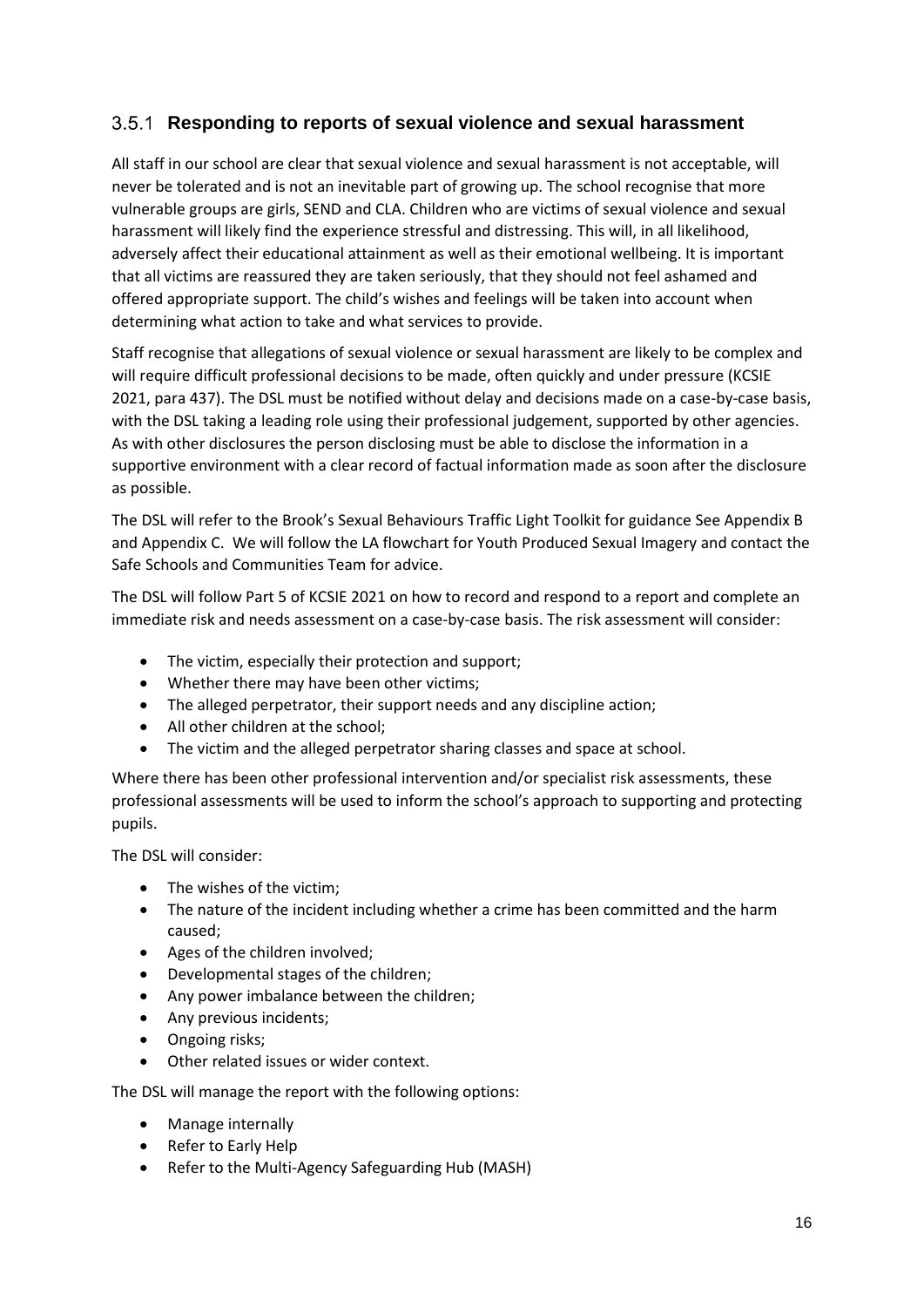• Report to the police (generally in parallel with a referral to MASH)

If the alleged abuse involves an online element staff including the DSL will be mindful of the [Searching, screening and confiscation: advice for schools D](https://www.gov.uk/government/publications/searching-screening-and-confiscation)fE guidance (2018) and the UK Council for Child Internet Safety (UKCCIS) +guidance (2020) [Sharing nudes and semi-nudes: advice for education](hthttps://www.gov.uk/government/publications/sharing-nudes-and-semi-nudes-advice-for-education-settings-working-with-children-and-young-people/sharing-nudes-and-semi-nudes-advice-for-education-settings-working-with-children-and-young-people)  [settings working with children and young people.](hthttps://www.gov.uk/government/publications/sharing-nudes-and-semi-nudes-advice-for-education-settings-working-with-children-and-young-people/sharing-nudes-and-semi-nudes-advice-for-education-settings-working-with-children-and-young-people) If a child is at risk of harm, is in immediate danger, or has been harmed, the DSL will report to children's social care through contact with MASH, and this will be in conjunction with having contacted the police first (irrespective of the child's age). Parents/carers will be informed unless there is a compelling reason not to, such as immediate safety or risk to the child be they the victim or alleged perpetrator. The police will advise what information can or should be shared.

Ongoing response:

- The DSL will manage each report on a case-by-case basis, consider the proportionality of the response, and will keep the risk assessment under review.
- Where there is a criminal investigation into a rape, assault by penetration or sexual assault, the alleged perpetrator should be removed from any classes they share with the victim.
- The DSL will consider how best to keep the victim and perpetrator a reasonable distance apart on school premises.
- Where a criminal investigation into a rape or assault by penetration leads to a conviction or caution, the school will take suitable action. In all but the most exceptional of circumstances, the rape or assault is likely to constitute a serious breach of discipline and lead to the view that allowing the perpetrator to remain in the same school would seriously harm the education or welfare of the victim (and potentially other pupils).
- The school will take any disciplinary action against the alleged perpetrator in line with the school behaviour policy. Where a criminal investigation into sexual assault leads to a conviction or caution, the school will, if it has not already, consider any suitable sanctions in the light of their behaviour policy, including consideration of a permanent exclusion. Where the perpetrator is going to remain at the school, the principle would be to continue keeping the victim and perpetrator in separate classes and continue to consider the most appropriate way to manage potential contact on school premises. The nature of the conviction or caution and wishes of the victim will be especially important in determining how to proceed in such cases.
- The school recognises that taking disciplinary action and providing appropriate support are not mutually exclusive actions and will occur at the same time if necessary.
- The victim, alleged perpetrator and other witnesses (pupils and adults) will receive appropriate support and safeguards on a case-by-case basis. When it is clear that ongoing support will be required, the school will ask the victim if they would find it helpful to have a designated trusted adult to talk about their needs. The choice of any such adult will be the victims and the school will respect and support this choice.

#### **The response to a report of sexual violence or sexual harassment**

The initial response to a report from a child is important. It is essential that all victims are reassured that they are being taken seriously and that they will be supported and kept safe. A victim should never be given the impression that they are creating a problem.

It is important school staff understand consent. This will be especially important if a child is reporting they have been raped. Through Early Years, KS1 and KS2 the PSHE and SRE curriculum teaches pupils about their rights and lays foundations for consent i.e. lessons on good persuasion and bad persuasion and our bodies being private.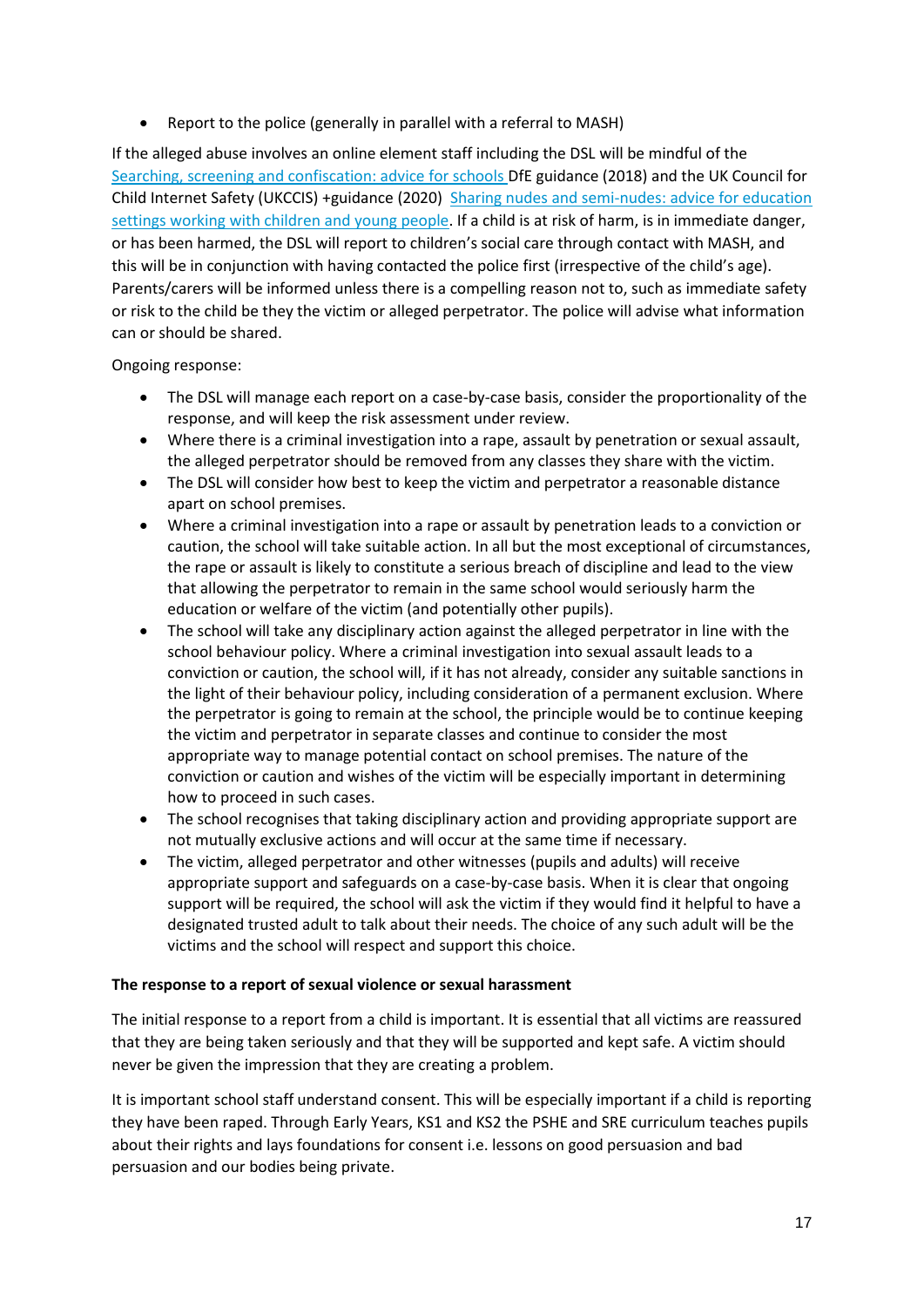We are very aware for all pupils but that in particular for our Junior Pupils Sexting awareness is taught as part of the PSHE curriculum and in particular the SRE curriculum. Staff are encouraged to use the SAFE4ME website which contains resources to support. Our curriculum is in line with the Relationships education, relationships and sex education (RSE) and health education documentation September 2020.

#### <span id="page-17-0"></span>**Bullying**

All incidents of bullying (including those involving physical abuse), including cyber-bullying, racist, homophobic and gender related bullying, will be dealt with in accordance with our Anti-Bullying policy. This is linked with our Behaviour Policy and our PSHE programme which includes the statutory Relationships, Sex and Relationships and Health Education.

Shirley Schools is committed to treating all bullying seriously. Racial and homophobic incidents are recorded separately to general behavioural issues and appropriate consequences, re-education and support is put in place.

#### <span id="page-17-1"></span>**Prejudice-based abuse / Hate crime**

This is a criminal offence which is perceived by the victim or any other person to be motivated by hostility or prejudice based on a person's real or perceived disability; race; religion; gender identity; sexual orientation; and/or age. Although this sort of crime is collectively known as 'hate crime' the offender doesn't have to go as far as being motivated by 'hate', they only have to exhibit 'hostility'.

As a school we will train staff to ensure staff recognise what constitutes hate crime, or early indicative behaviour and take action to challenge it effectively. We will support victims of prejudicebased incidents and hate crimes. We recognise that anyone can be a perpetrator, and this can take place within groups who have a protected characteristic as well as those who do not.

Our school will use the Pan-Hampshire Prejudicial Language and Behaviour Toolkit (documents available from [here\)](https://www.youngsouthampton.org/working-with-children/schools-guidance/sacre/local-advice-guidance.aspx).

#### <span id="page-17-2"></span>**3.6 Harmful Practices**

Harmful Practice encompasses incidents or crimes which have been committed to protect or defend the honour of the family and/or community or an individual, including female genital mutilation (FGM), forced marriage, abuse linked to faith or cultural practices such as breast flattening (sometimes referred to as breast ironing). It often can include a wider network of family or community pressure and can include multiple perpetrators.

Any concerns held must be reported to the DSL without delay. The DSL will contact MASH for advice and follow up with a written referral and may contact the police. If it is clear that a crime has been committed or the pupil is at immediate risk the police will be contacted in the first place, followed by MASH.

#### <span id="page-17-3"></span>**Female Genital Mutilation (FGM)**

FGM is illegal in England and Wales and it is mandatory for teachers and other regulated professionals to report known or disclosed cases of FGM directly to the police. In these situations, the DSL and/or School Leader must be informed that the member of teaching staff has called the police to report information that they believe indicates that FGM has happened. Advice can be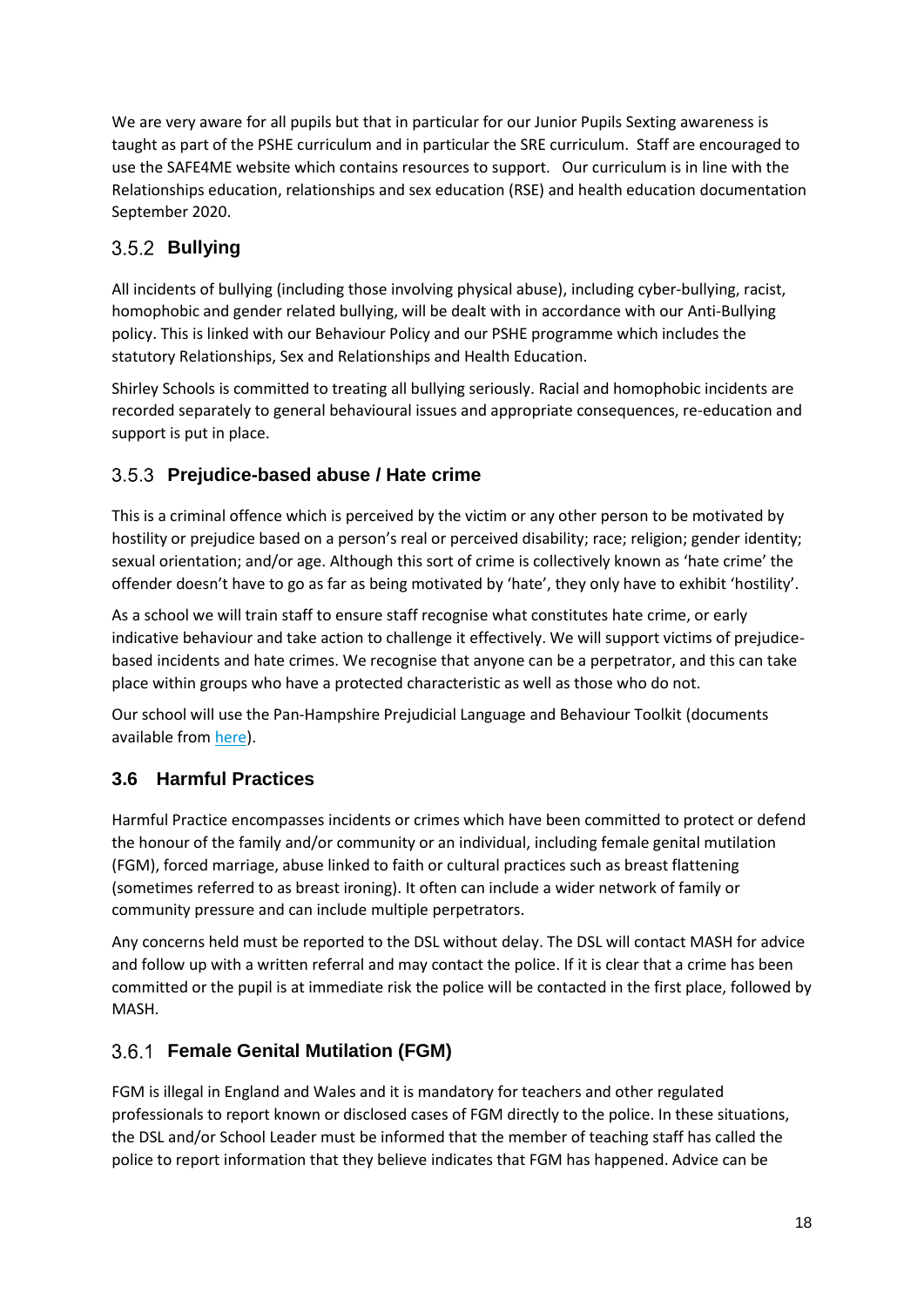sought from the DSL if required. If the information is gained by a non-regulated professional, they must report to the DSL without delay for advice on actions.

At no time will school staff examine pupils to confirm FGM concerns. For cases where it is believed that a girl (under 18) may be vulnerable to FGM or there is a concern that she may be about to be affected by this issue the staff will inform the DSL who will report it in line with other child protection concern.

Through the Relationships, Sex and Health Education curriculum, pupils will be made aware of the rights they have with regard to their body.

#### <span id="page-18-0"></span>**3.7 Domestic Abuse**

Domestic abuse is defined as the behaviour of a person towards another person if they are aged 16 or over and are personally connected to each other and the behaviour is abusive. Behaviour is 'abusive' if it consists of any of the following: physical or sexual abuse; violent or threatening behaviour; controlling or coercive behaviour; economic abuse; psychological, emotional or other abuse.

Research indicates that living within a home where domestic abuse takes place is harmful to children and can have a serious impact on their behaviour, wellbeing and understanding of what a normal relationship is. We recognise that witnessing domestic abuse, or becoming involved, has an impact on a child and young person and they will need support. All staff know, through training, that they must be alert to signs/indicators and may be asked to support a child at the request of a DSL at short notice if the school has been alerted to an incident by the police / Operation Encompass.

The Domestic Abuse Act 2021 recognises the impact of domestic abuse on children, as victims in their own right, if they see, hear or experience the effects of abuse. Children often feel blame, live in fear and uncertainty and therefore are prone to longer term emotional and psychological needs. These children may become aggressive; display anti-social behaviours; suffer from depression or anxiety; or fail to reach their educational potential.

We will ensure that our PSHE curriculum has planned learning for pupils to enable them to recognise and build healthy relationships and understand where they can get help from if they, or someone they know needs help or advice. This will be in line with the statutory guidance for the RSHE curriculum.

School staff are aware, as referenced in KCSIE, that advice on identifying children who are affected by domestic abuse and how they can be helped is available from:

- **NSPCC**
- Refuge (offers a 24-hour national domestic abuse helpline)
- Safe Lives (provide a toolkit for professionals to support an assessment)
- Operation Encompass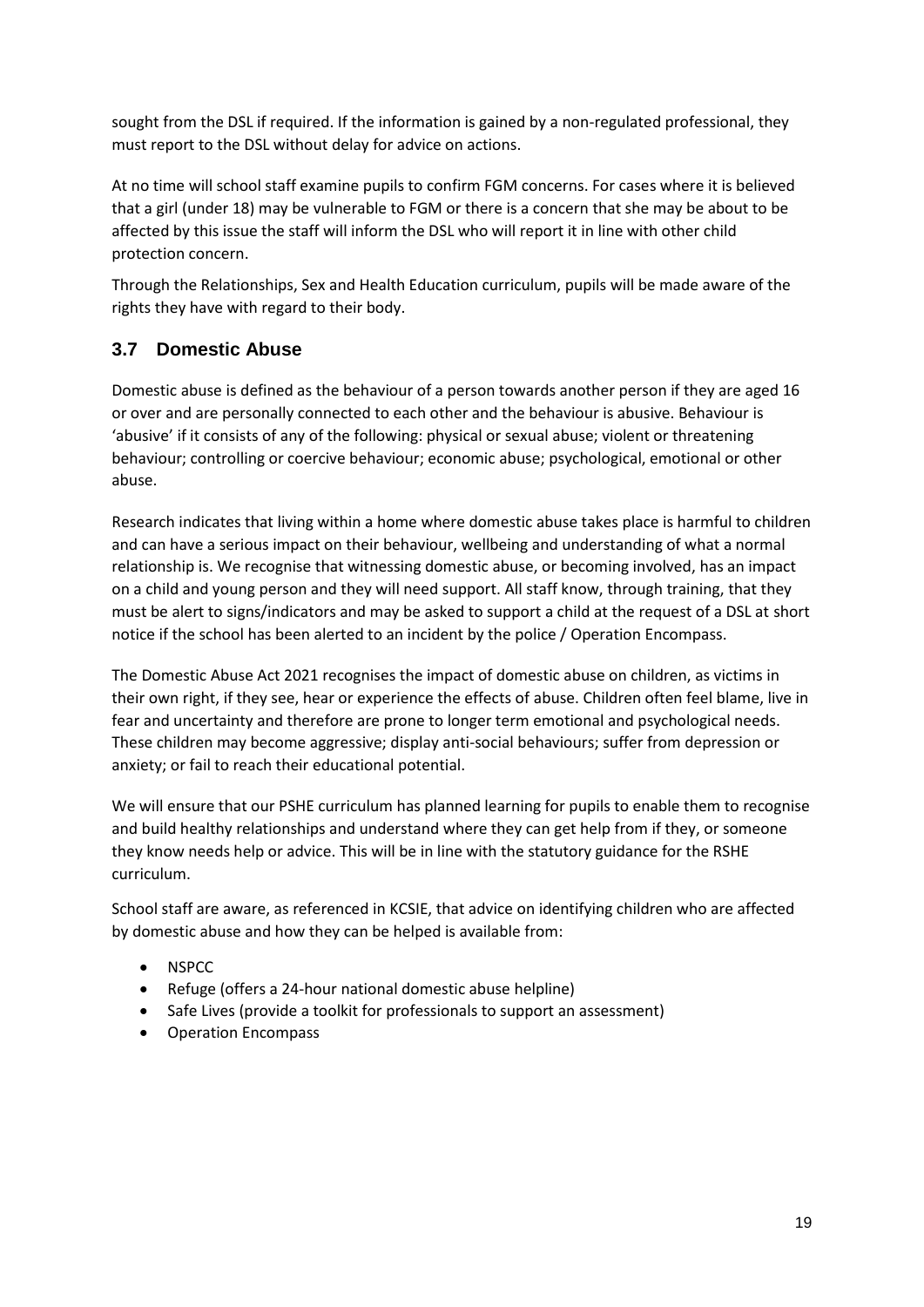# <span id="page-19-0"></span>**4. Taking action to ensure that children are safe at school and at home**

#### <span id="page-19-1"></span>**4.1 The Curriculum**

Throughout the whole school, staff raise pupil's awareness of safety knowledge. The aim is to raise awareness, confidence and resilience in all our pupils, enabling them to use strategies and a range of contacts that ensure their protection and that of others. In this way the school seeks to give pupils opportunities to develop the skills they need to stay safe from abuse.

Pupils will be taught that they have a right to be safe and they will be taught how to be safe in a range of situations and how to avoid harming themselves. This includes Within the curriculum we teach children how to stay safe in a variety of situations. The Junior school builds on the PSHE and SRE curriculum taught in the Infants. Both schools cover topics such as;

- $\bullet$  999 call
- Road Safety
- Clever never goes; It teaches children that they must never go anywhere with anyone, a stranger or a familiar face, unless plans have been made beforehand. It tells them that following the rules makes them clever, gives them the confidence to trust their instincts and teaches them how to react to unsafe situations.
- Saying no to good and bad persuasion
- Bullying
- Appropriate level of challenge of culturally sensitive practices, and recognising what could potentially be a harmful cultural practice.
- Give pupils the opportunity to recognise their freedom to have a relationship and marry whom they choose.
- Online safety Pupils are taught about how to stay safe on line through the Computing
- Curriculum and e-safety policy. See polices. Staff are also made aware of their responsibilities through the Social Networking policy. In particular, not befriending any child who is under 8 or any ex pupil from the schools.

(See PSHE overview for full details)

#### <span id="page-19-2"></span>**4.2 Physical Intervention (use of reasonable force)**

During rare occasions where a child is causing harm to themselves or others, staff are expected to safely intervene. The school follows the DfE guidance on Use of Reasonable Force (2013). Section 93 of the Education and Inspections Act 2006 enables school staff to use 'reasonable force' to prevent a pupil from:

- a) Committing any offence (or, for a pupil under the age of criminal responsibility, what would be an offence for an older pupil);
- b) Causing personal injury to, or damage to the property of, any person (including the pupil himself);
- c) Prejudicing the maintenance of good order and discipline at the school or among any pupils receiving education at the school, whether during a teaching session or otherwise.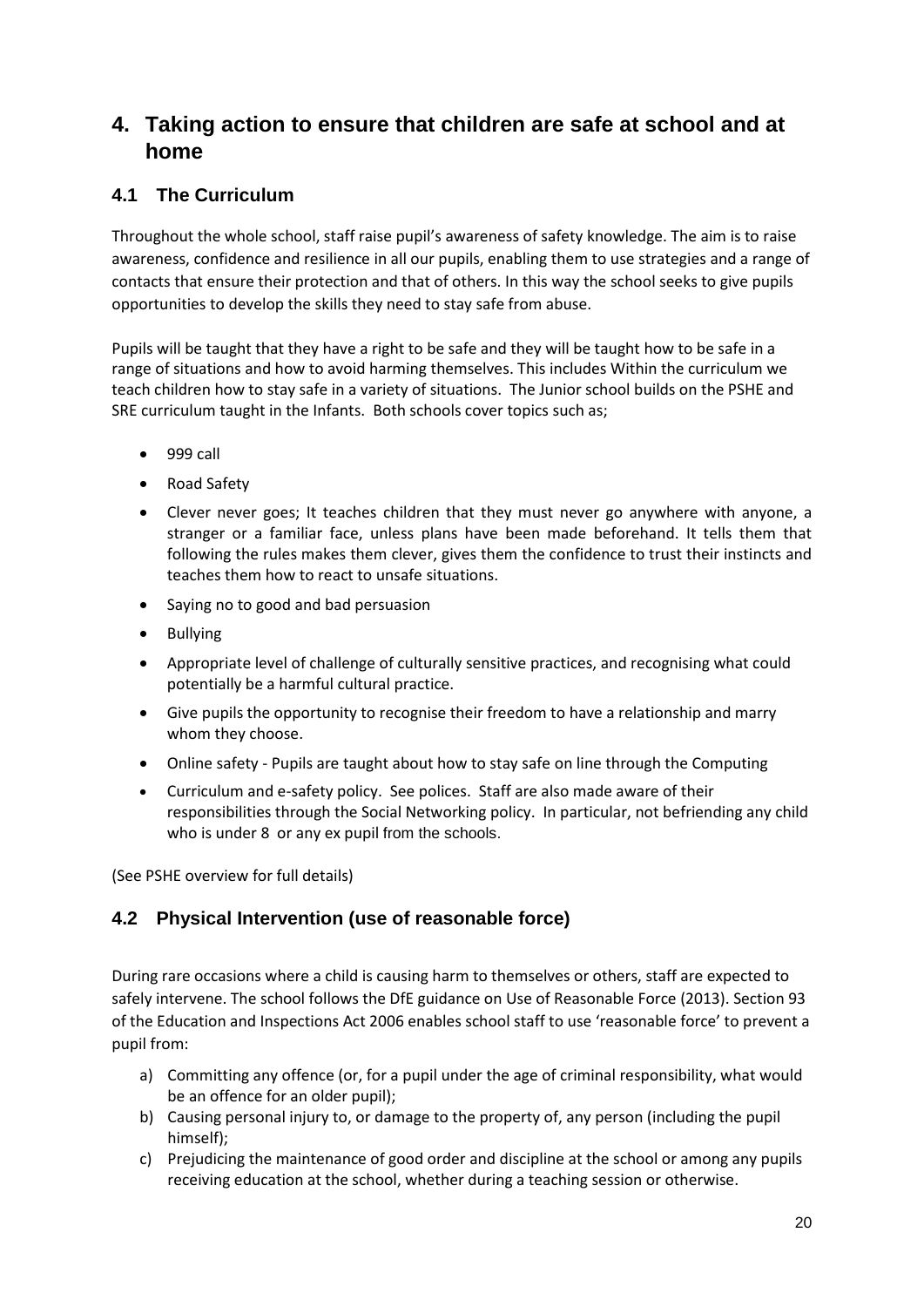'Reasonable' in these circumstances means 'using no more force than is needed'.

School staff may also be empowered to carry out physical searches for weapons, illegal drugs, pornography etc. Actions by school staff must at all times be in accordance with guidance and procedures. In the event of searches or physical restraint being needed, parents will be informed the same day.

Any child who has more complex behavioural and emotional needs will have a Behaviour Response Plan and a Risk Assessment which will be co-created by nominated school staff and shared and signed by parents/carers. These documents will be shared with other staff and reviewed on a regular basis.

Any restraint incident will be recorded using the Trust electronic form and we will complete a body map form that indicates holds used. Parents/carers are always informed of any restraint used immediately.

#### <span id="page-20-0"></span>**4.3 Reporting and recording concerns about a child or young person**

In our school any individual can contact the DSL or a Deputy DSL if they have concerns about a pupil. Staff understand through training that they must report without delay disclosures or information identifying harm to the DSL using the school's process. Staff will make a brief, accurate and verbatim record of the concerns including the child's own words (if a disclosure/allegation) or the evidence that has led to the concerns. This report is given to the DSL who will analyse risk and refer onwards as necessary and appropriate.

Referrals where urgent action is required should never be delayed in order for a full record to be written.

Staff should not delay reporting if the DSL is unavailable. If a DSL or Deputy DSL is unavailable or there are immediate concerns, the staff member will refer directly to Children's Social Care and the police if appropriate.

The exception to this process will be in those cases of known FGM where there is a mandatory requirement for the teacher to report directly to the police. The DSL should also be made aware.

Generally, the DSL will inform the parents prior to making a referral. However, where this may not be possible or appropriate, particularly when informing parents/carers may place the child at further risk.

Staff will notify the DSL (and attendance officer if nominated) of any child on a Child Protection Plan or Child in Need Plan where there is an unexplained absence, who in turn will inform the allocated Social Worker or Child Protection Chair.

Staff will report to the DSL any additional concerns, disclosures or observations after the initial referral, not assuming that a referral in itself will protect children.

Staff will record any concern using the school system as it is acknowledged that it is the combination of information that often brings the best oversight of the whole child or family. Child protection records will be stored securely and away from main pupil records. Oversight of records of concerns made by staff will be maintained by the DSL's using the electronic system of CPOMS. An overview record of vulnerable pupils are also kept. Staff will be held to account for the record, timelines and appropriateness of actions.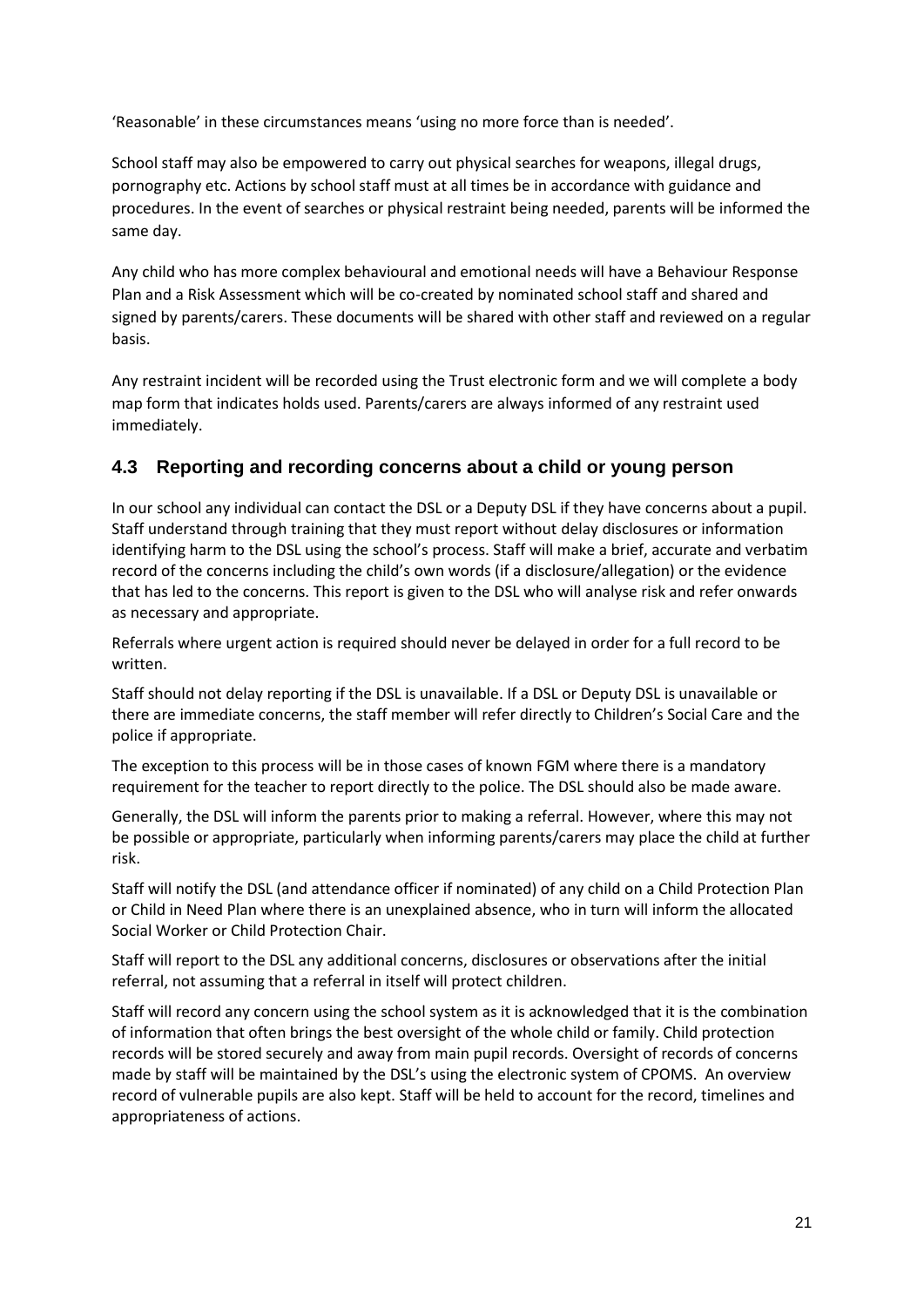#### <span id="page-21-0"></span>**4.4 Dealing with allegations against staff and volunteers**

Our school has clear procedures for dealing with allegations against staff. If a concern is raised about the practice or behaviour of a member of staff this information should be reported straight away and passed to the Headteacher Infant School Cate Gregory and Junior School Annette Hixon.

In the absence of the Headteacher or if the allegation is against the Headteacher, the person receiving the allegation will contact the Local Authority Designated Officer (LADO) or Chair of Governors directly.

An allegation, in the context of the statutory obligations or organisations relates to any individual who works or volunteers in any capacity with children and where there is a concern that this person has or may have:

- Behaved in a way that has harmed a child, or may have harmed a child
- Possibly committed a criminal offence against or related to a child;
- Behaved towards a child or children in a way that indicates they may pose a risk of harm to children;
- Behaved or may have behaved in a way that indicates they may not be suitable to work with children.

In all cases where the concern about an individual falls into one of the categories above, which does meet the harm threshold, this will be considered to be an allegation. In all such cases the allegation must be reported to the LADO as soon as possible, but must be within 24 hours.

The school will also respond to low-level concerns that do not meet the harm threshold. The term 'low-level' concern is any concern – no matter how small, and even if no more than causing a sense of unease or a 'nagging doubt' that an adult working in or on behalf of the school may have acted in a way that:

- Is inconsistent with the staff code of conduct, including inappropriate conduct outside of work, and
- Does not meet the allegations threshold or is otherwise not considered serious enough to consider a referral to the LADO. (KCSIE para 409)

Examples of such behaviour could include, but are not limited to:

- Being over friendly with children;
- Having favourites;
- Taking photographs of children on their mobile phone;
- Engaging with a child on a one-to-one basis in a secluded area or behind a closed door; or
- Using inappropriate sexualised, intimidating or offensive language (KCSIE para 410)

Any low-level concern must be reported to the DSL, recorded in writing by the DSL and dealt with appropriately. Where a low-level concern is raised about the DSL, it should be shared with the Headteacher. The record should include details of the concern, the context in which the concern arose, and the action taken. The name of the individual sharing their concerns should also be noted, unless they wish to remain anonymous. Staff records should be reviewed so that potential patterns of concerning, problematic or inappropriate behaviour can be identified. Where this is identified, the school will decide on a course of action, either through its disciplinary procedures or where it moves from a concern to meeting the harms threshold, in which case it will be referred to the LADO.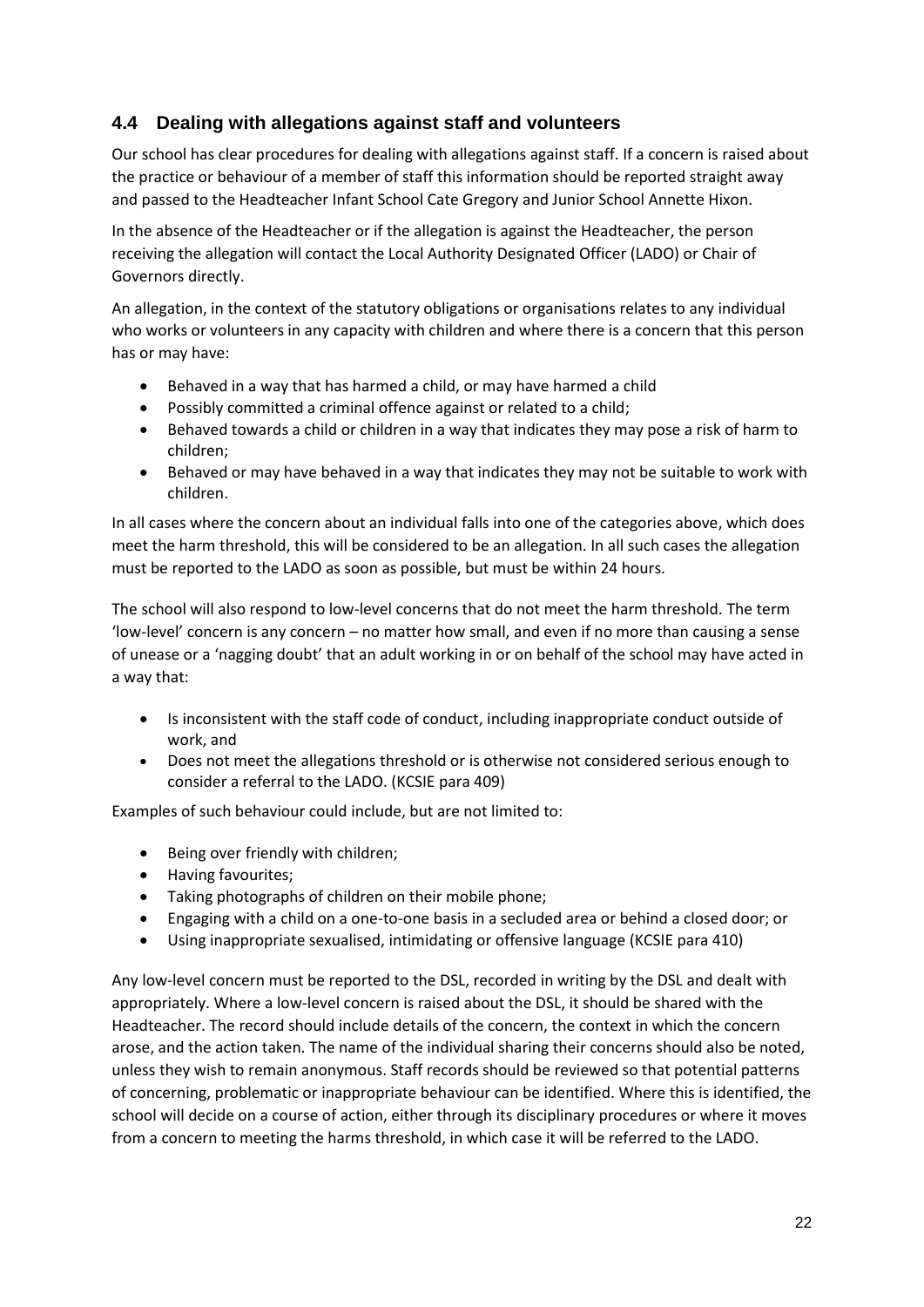### <span id="page-22-0"></span>**The Role of the LADO**

The LADO is responsible for:

- Providing advice, information, and guidance to employers and voluntary organisations around allegations and concerns regarding paid and unpaid workers.
- Managing and overseeing individual cases from all partner agencies.
- Ensuring the child's voice is heard and that they are safeguarded.
- Ensuring there is a consistent, fair and thorough process for all adults working with children and young people against whom an allegation is made.
- Monitoring the progress of cases to ensure they are dealt with as quickly as possible.
- Recommending a referral and chairing the strategy meeting in cases where the allegation requires investigation by police and social care.

#### **LADO Contact Details:**

#### **Southampton**

Jemma Swann 023 8091 5353 [LADO@southampton.gov.uk](mailto:LADO@southampton.gov.uk)

#### <span id="page-22-1"></span>**4.5 Whistleblowing**

All staff and volunteers should be able to raise concerns about poor or unsafe practice and potential failures in the school's safeguarding regime and know that such concerns will be taken seriously. All staff should be aware of their duty to raise concerns, where they exist, about the attitude or actions of colleagues using the school's Whistleblowing Policy. If the concern is in relation to a member of staff, the matter must be brought to the attention of the Headteacher immediately who will act in accordance with procedures in Part 4 of KCSIE 2021. Whistleblowing concerns about the Headteacher should be raised with the Chair of the Governing Body, in accordance with the Trust's Whistleblowing Policy.

Any concerns which staff feel unable to raise internally or feel they have not been addressed correctly can be taken via the NSPCC helpline via [help@nspcc.org.uk](mailto:help@nspcc.org.uk).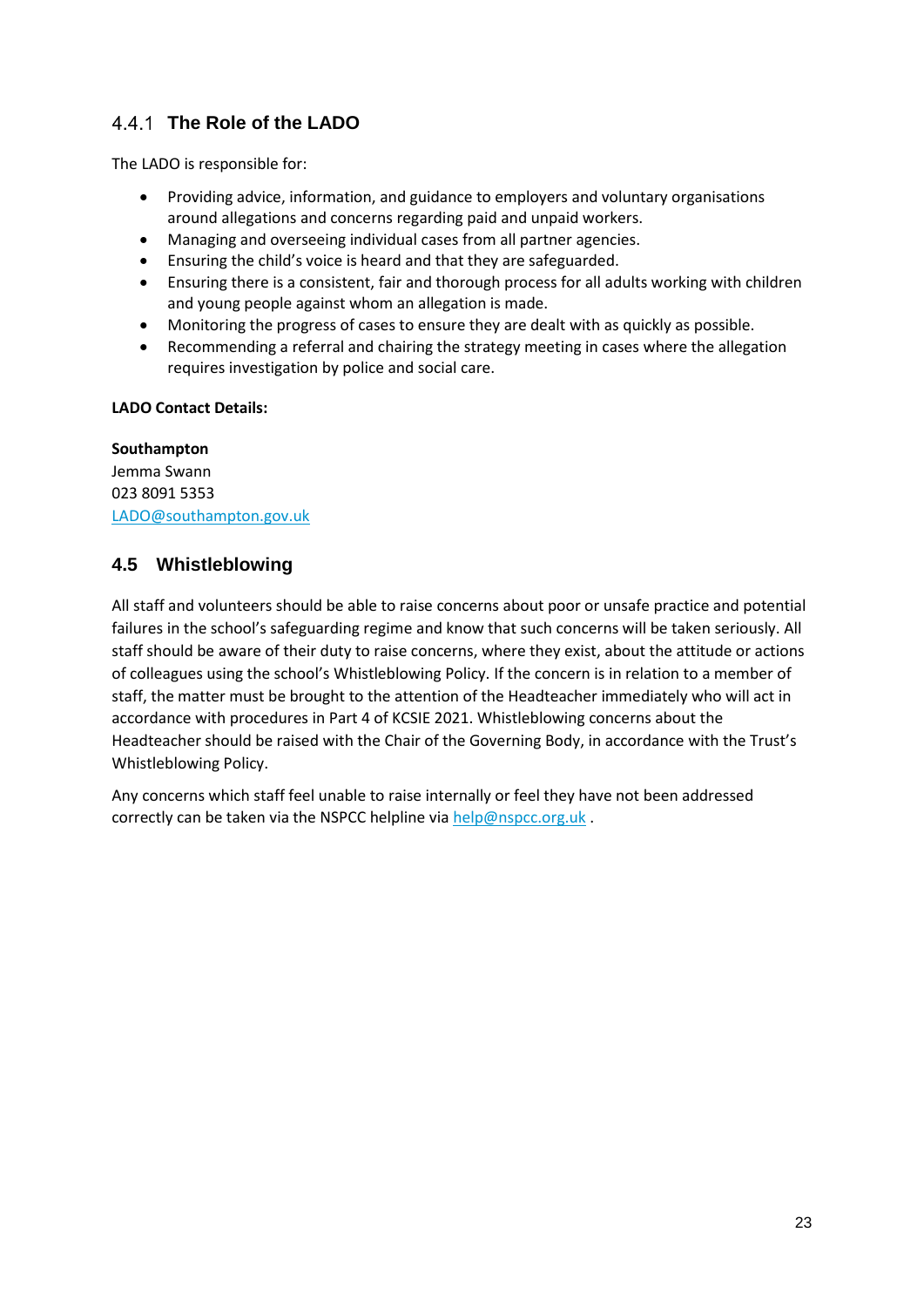# <span id="page-23-0"></span>**5. Appendix 1: Glossary of types of abuse**

**Neglect** is the ongoing failure to meet a child's basic needs. A child might be left hungry or dirty, or without proper clothing, shelter, supervision or health care. This can put children and young people in danger, and have long term effects on their physical and mental wellbeing. Neglect can include physical neglect (not meeting a child's basic physical needs); educational neglect (a child does not receive an education); emotional neglect (a child doesn't get the nurture and stimulation they need); and medical neglect (a child isn't given proper health care).

**Physical abuse** is when someone intentionally hurts or harms a child or young person on purpose. Physical abuse symptoms include: bruises; broken or fractured bones; burns or scalds; bite marks; injuries and health problems. It also includes making up the symptoms of an illness or causing a child to become unwell. If a child regularly has injuries, there seems to be a pattern to the injuries or the explanation doesn't match the injuries, then this should be reported.

**Sexual abuse** is when a child or young person is sexually abused, they're forced or tricked into sexual activities. There are two types of sexual abuse; contact abuse (which can include touching, kissing and oral sex) and non-contact abuse. Sexual abuse can happen in person or online.

**Emotional abuse** (sometimes called psychological abuse) is any type of abuse that involves the continual emotional mistreatment of a child. It can involve deliberately trying to scare, humiliate, isolate or ignore a child.

**Online abuse** is any type of abuse that happens on the internet and can happen anywhere online. Children and young people might experience different types of online abuse, such as cyberbullying, emotional abuse, grooming, sexting, sexual abuse and sexual exploitation.

**Domestic abuse** is defined as the behaviour of a person towards another person if they are aged 16 or over and are personally connected to each other and the behaviour is abusive. Behaviour is 'abusive' if it consists of any of the following: physical or sexual abuse; violent or threatening behaviour; controlling or coercive behaviour; economic abuse; psychological, emotional or other abuse. It can seriously harm children and young people and witnessing domestic abuse is child abuse.

**Child sexual exploitation (CSE)** is a type of sexual abuse and is when a child or young person is given things like gifts, drugs, money, status and affection, in exchange for performing sexual activities. Children and young people are often tricked into believing they're in a loving and consensual relationship.

**Grooming** is when someone builds a relationship, trust and emotional connection with a child or young person so they can manipulate, exploit and abuse them. It can happen in person or online, or both and by a stranger or someone they know. Children and young people who are groomed can be sexually abused, exploited or trafficked.

**Child trafficking** is where children and young people are tricked, forced or persuaded to leave their homes and are moved or transported and then exploited, forced to work or sold.

**Honour based abuse** is an incident or crime involving violence, threats of violence, intimidation, coercion or abuse which has or may have been committed to protect or defend the honour of an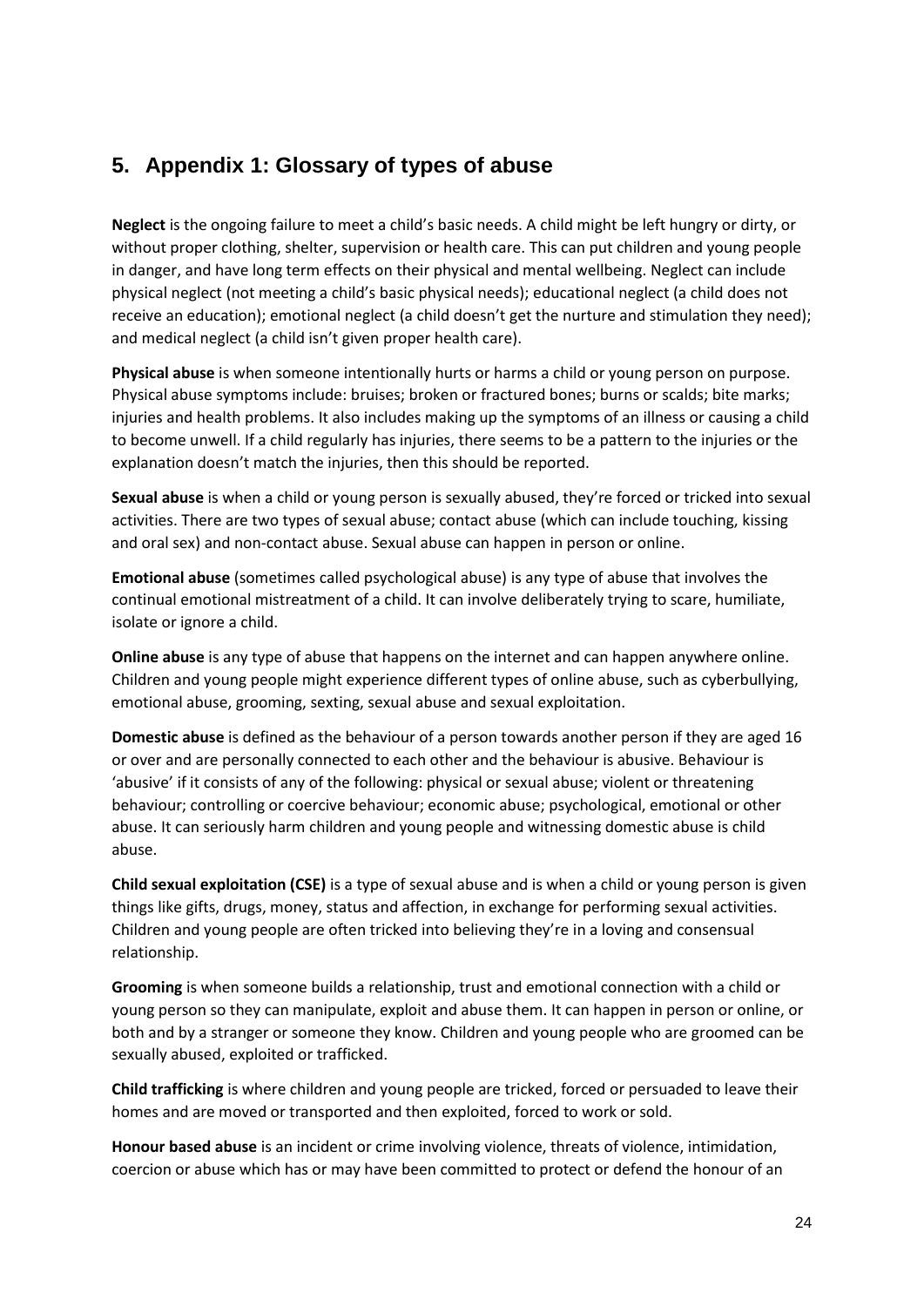individual or family. This type of abuse can include female genital mutilation (FGM), breast ironing and forced marriage.

**Female genital mutilation (FGM)** is when a female's genitals are deliberately altered or removed for non-medical reasons. It's also known as 'female circumcision' or 'cutting' but has many other names.

**Child criminal exploitation (CCE)** is where children and young people are manipulated and coerced into committing crimes.

**County Lines** is the police term for urban gangs exploiting young people into moving drugs from a hub, normally a large city, into suburban areas and market and coastal towns, using dedicated mobile phone lines or 'deal lines'.

**Peer on peer abuse** is any form of physical, sexual, emotional and financial abuse, and coercive control exercised between children, and within children's relationships (both intimate and nonintimate), friendships, and wider peer associations. It can take various forms. Online peer on peer abuse is any form of peer on peer abuse with a digital element.

**Bullying** is behaviour that hurts someone else. It includes name calling, hitting, pushing, spreading rumours, threatening or undermining someone. It can happen anywhere – at school, at home or online.

**Cyberbullying** is bullying that takes place online and can follow the child wherever they go, via social networks, gaming and mobile phone.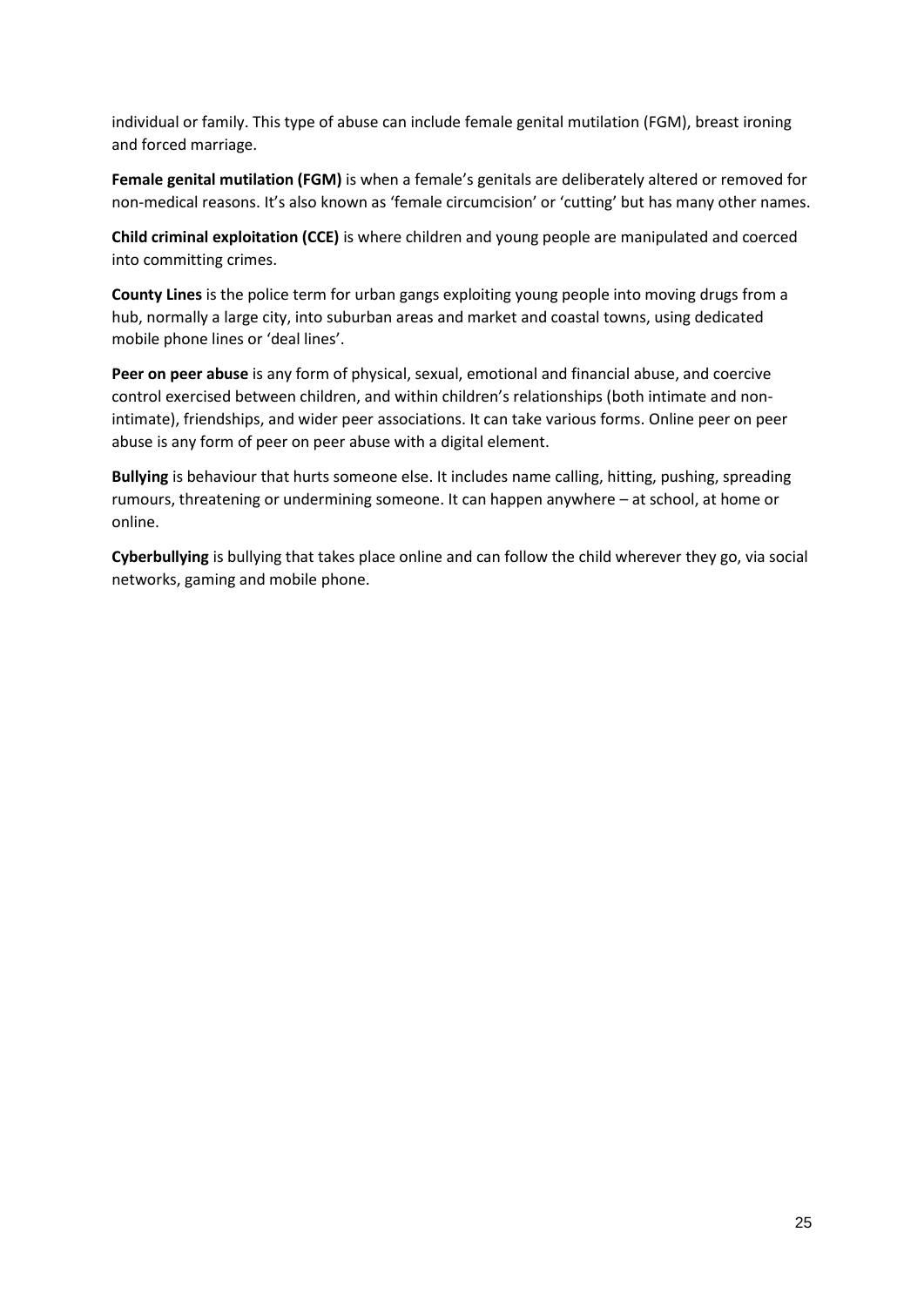# <span id="page-25-0"></span>**6. Appendix 2: Reporting Concerns: Southampton Safeguarding Children's Partnership**

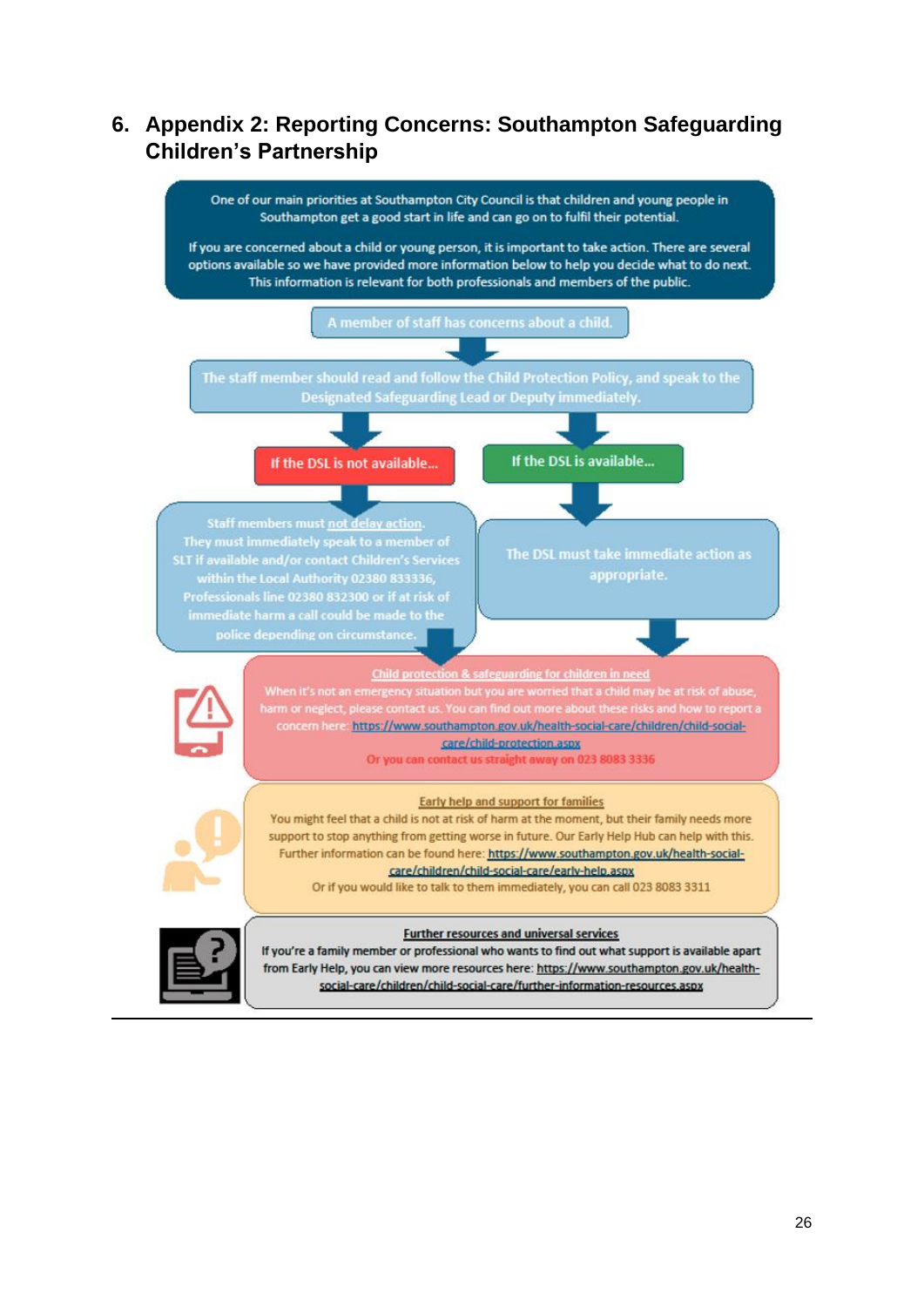# **APPENDIX A – FLOW CHART**

# **LISTENING TO SAFEGUARD A CHILD**

<span id="page-26-0"></span>If a child tells you they have been abused, this may be the beginning of a legal process, as well as of a process of recovery for the child. Legal action against a perpetrator can be seriously damaged by any suggestion that the child's words have been influenced in any way by the person they told.

Children need to know that they will be listened to and their concerns are taken seriously

#### **When a child makes an allegation:**

- Listen, make eye contact and always be supportive.
- Where necessary to ask questions, they should be open questions i.e., Who? What? Where? When? Establish the basics of what is happening but **don't** investigate.
- You must not promise the child complete confidentiality you should explain that you may need to pass information to other professionals to help keep them or other children safe.

#### **You should do this at the earliest possibility with the child!**

• Never stop a child who is freely recalling events, but don't push the child to tell you more than they wish. The way you talk to a child in such situations may affect the evidence if the case goes to court. It is important that you **don't** jump to conclusions, ask leading questions, or put words in a child's mouth.

When writing an account of the conversations please remember these points:

- Record the conversation immediately, as close to verbatim as possible on CPOMs.
- Consider as you are recording the transcript what they say in one blur or how they may stutter etc.
- Record the time when the child spoke to you, check the time and date on the screen is correct.
- Name anyone else who was present at the time of disclosure.
- Try to record the physical appearance of the child and their emotions they have displayed.
- Attach any relevant documentation to the incident report.
- Ensure you alert the Designated Safeguarding Lead.

.

#### **It is not your responsibility to** *investigate* **suspected cases of abuse.**

#### **But it is your responsibility to follow the local safeguarding procedures.**

Children will talk about their concerns and problems to people they feel they can trust. The person a child talks to will not necessarily be a senior member of staff. If you are approached by a child wanting to talk, you should listen positively and follow the advice above.

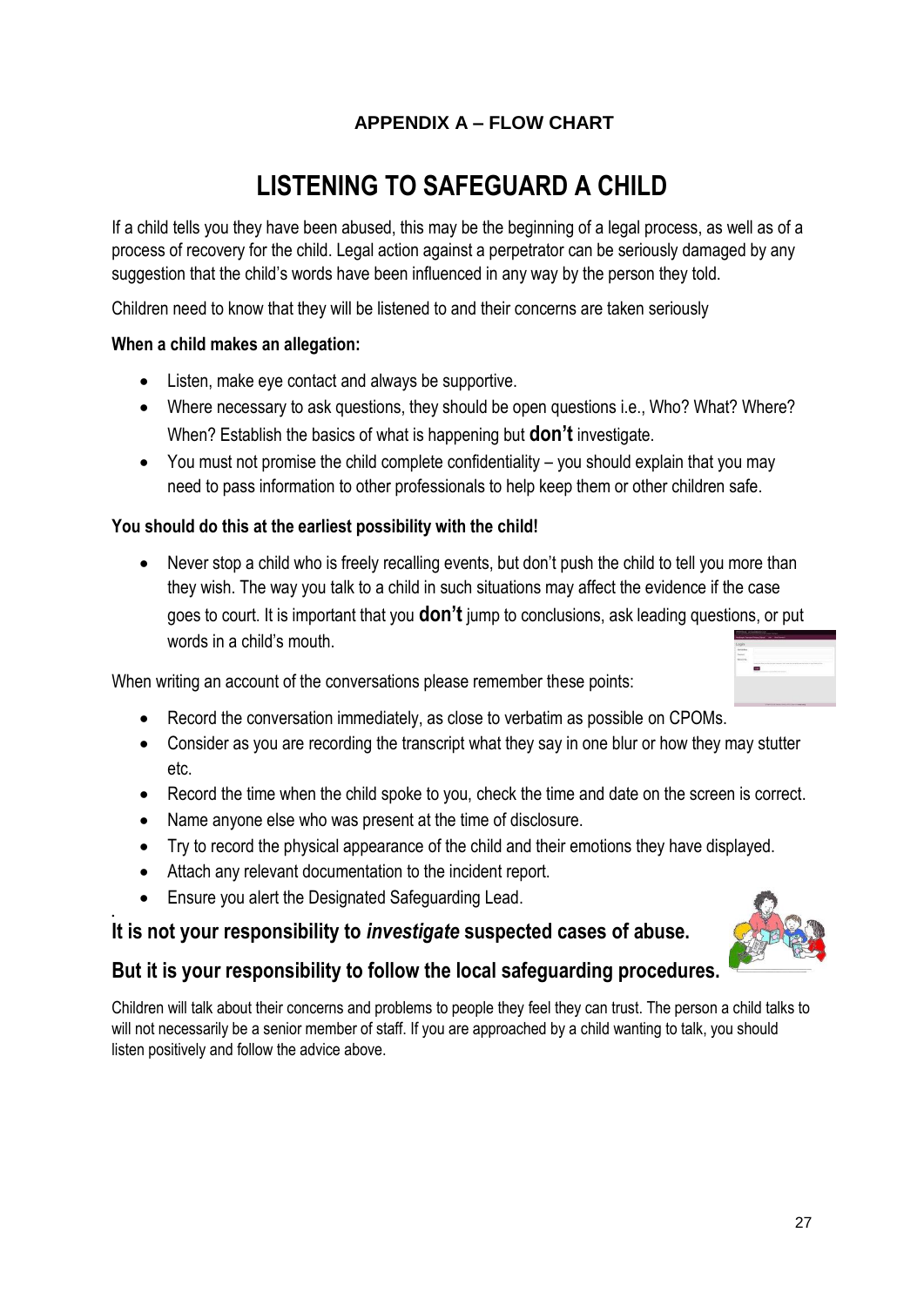#### **APPENDIX B - BROOK TRAFFIC LIGHT**

#### Continuum of behaviours

<span id="page-27-0"></span>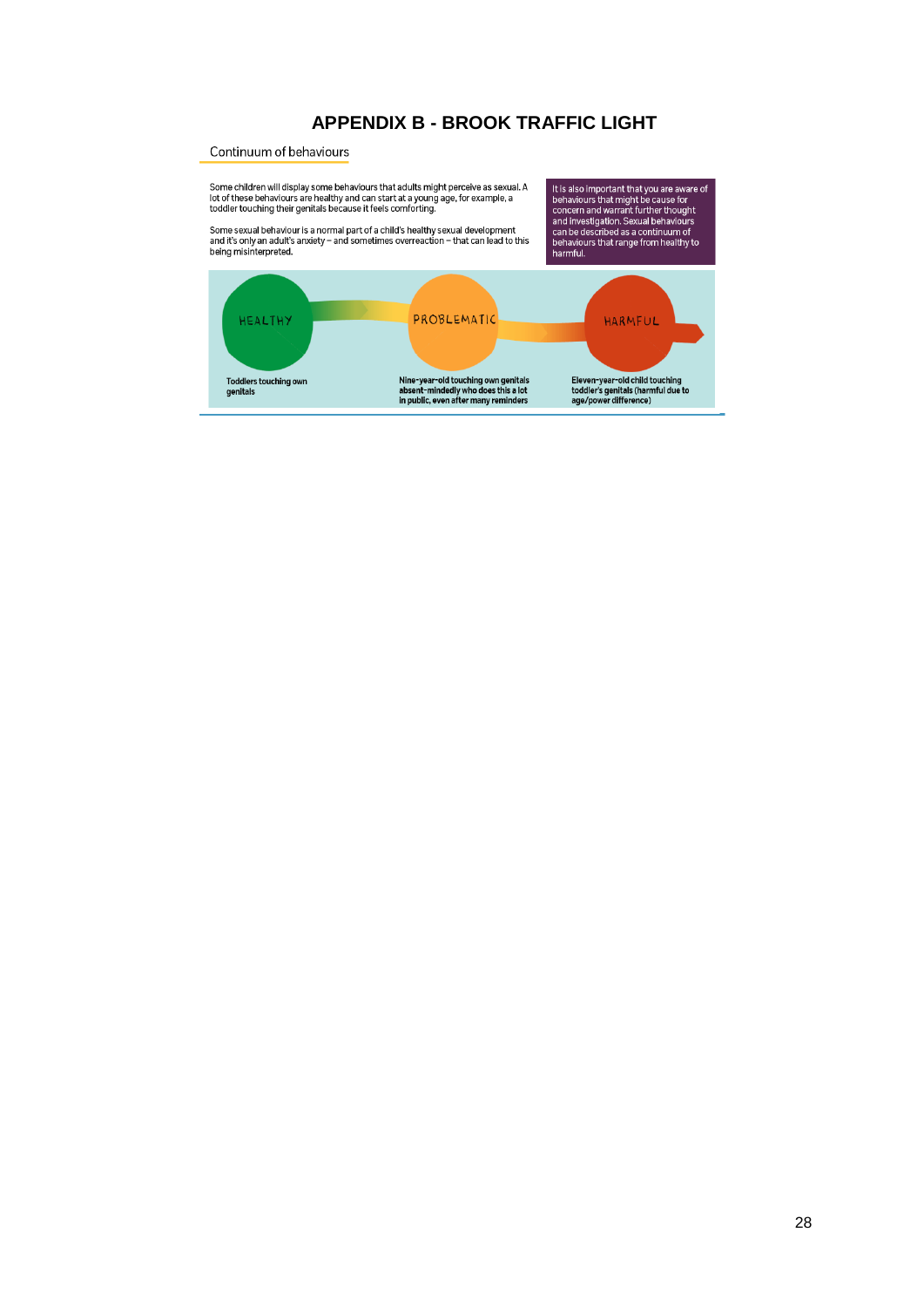#### **APPENDIX C**

# **SAFETY PLANNING TOOL** Safety plan template

<span id="page-28-0"></span>This safety plan should be completed with professionals who support the child/young person and their family.

The child/young person should be involved in creating and have access to a version of the plan that is appropriate for their age and level of development.

Professional judgement should be used as to whether the child/young person should attend any safety planning meetings. However, their wishes and feelings should be gathered prior to any safety planning meetings by a professional with whom they have a positive relationship.

The safety plan should be reviewed at regular intervals (e.g. every three months) or if there is a change in perceived risk or other circumstance.

The safety plan should be a dynamic document that supports the child's development and healthy peer relationships, while promoting safety within the school. It should be proportionate to the level of risk and non-punitive. Identifying and promoting strengths is as important as identifying concerns and risks, as positive life skills can counter some risky behaviour.

| Name of child/young person:                                                                 |  |
|---------------------------------------------------------------------------------------------|--|
| Date of birth:                                                                              |  |
| School/education setting:                                                                   |  |
| Class:                                                                                      |  |
| Date of completion:                                                                         |  |
| Present at meeting:                                                                         |  |
|                                                                                             |  |
| 1 Background information                                                                    |  |
| 1.4 Disease provide an overview of the known covyal behaviour concerns in separal, beme and |  |

1.1 Please provide an overview of the known sexual behaviour concerns in school, home and community:

*Be specific; avoid general statements, such as 'sexualised/inappropriate behaviour'.* 

*Was there use of force/coercion/planning/secrecy?*

*Record relationship and potential power differentials between any children involved and all children's responses.* 

*Is behaviour frequent or has it escalated in severity?* 

School: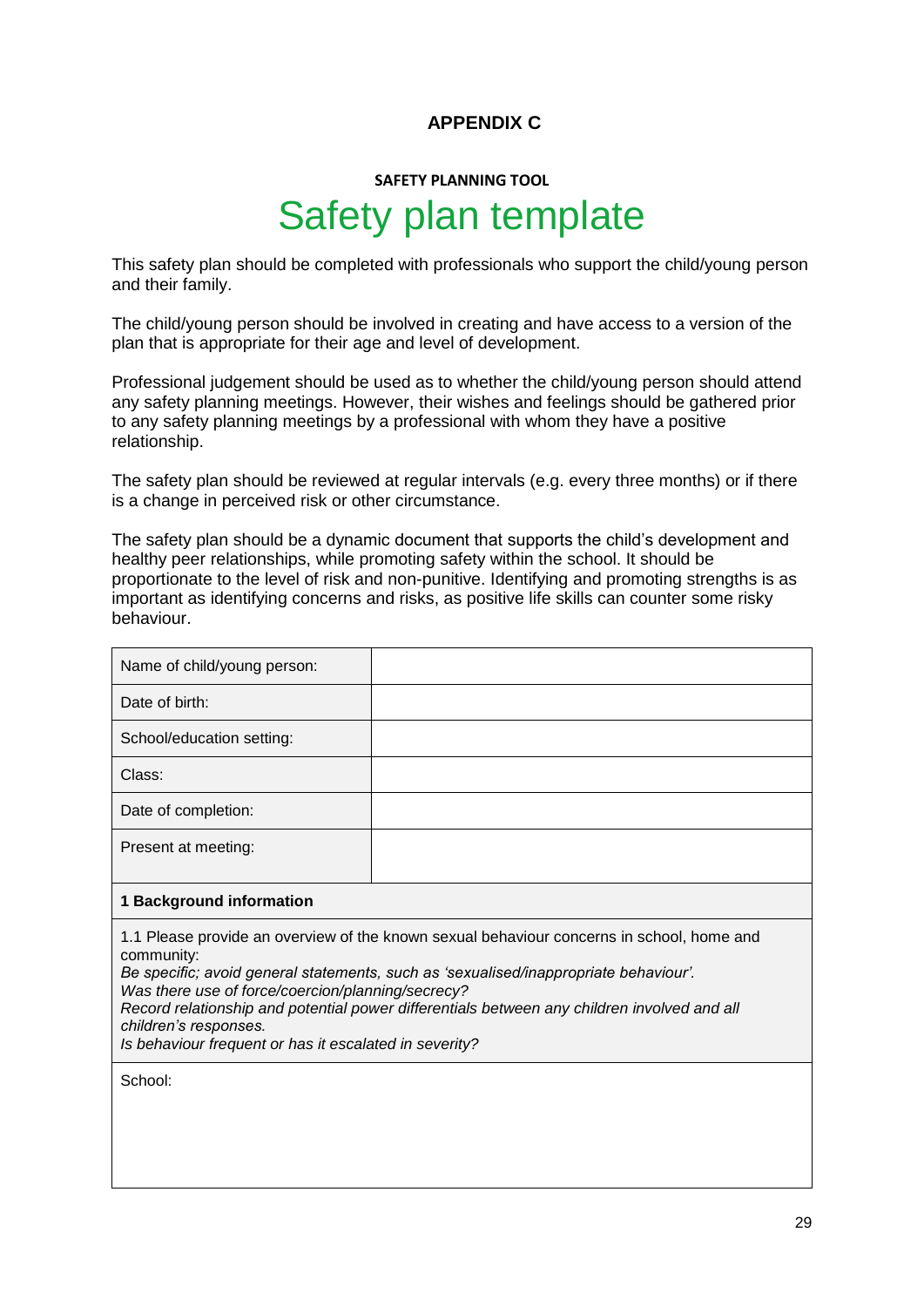| Home:                                                                                                                                                                                                          |
|----------------------------------------------------------------------------------------------------------------------------------------------------------------------------------------------------------------|
| Community:                                                                                                                                                                                                     |
| 1.2 Provide an overview of other behaviour concerns:<br>Such as bullying, violence, disruptive behaviour.                                                                                                      |
|                                                                                                                                                                                                                |
| 1.3 Other relevant factors:<br>Family background, involvement of children's services, learning difficulties, disabilities or<br>cultural/religious factors.                                                    |
|                                                                                                                                                                                                                |
| 1.4 What interventions/consequences are already in place or have taken place:<br>Restrictions on activities/movement around the school, one-to-one work or whole school/class<br>work, specialist services.    |
|                                                                                                                                                                                                                |
| 1.5 Child's views regarding their sexual behaviour and other behavioural concerns:<br>Do they understand the concerns, do they deny or accept the behaviours, are they embarrassed,<br>angry, remorseful etc.? |
|                                                                                                                                                                                                                |
| 1.6 Parent's/carer's views regarding child's sexual behaviour and other behavioural concerns:                                                                                                                  |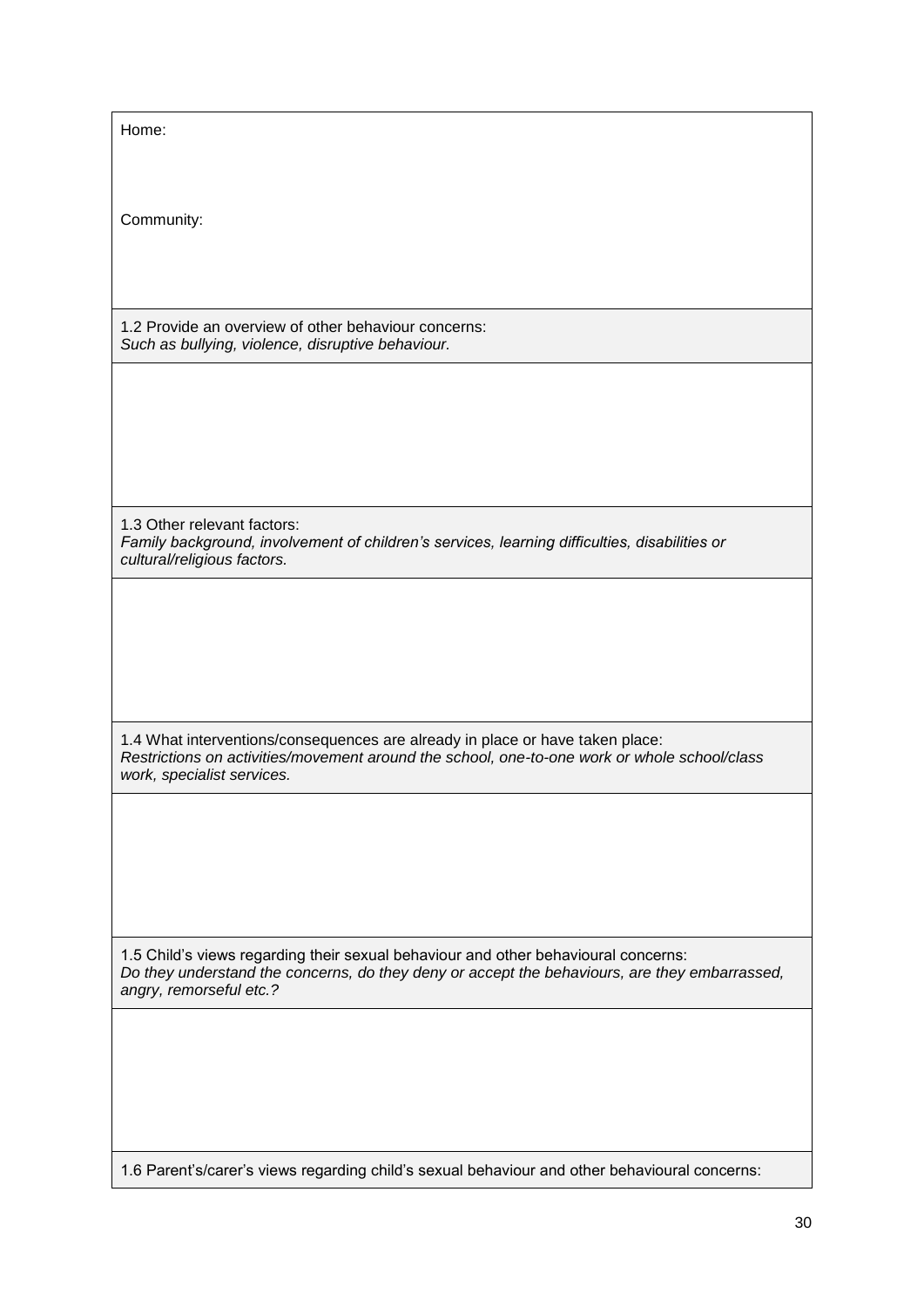| Are they angry, rejecting, supportive, minimising, concerned?                                                                                                      |  |
|--------------------------------------------------------------------------------------------------------------------------------------------------------------------|--|
|                                                                                                                                                                    |  |
|                                                                                                                                                                    |  |
|                                                                                                                                                                    |  |
|                                                                                                                                                                    |  |
| 2 Identifying risks                                                                                                                                                |  |
| 2.1 Record any known triggers to the behaviour:<br>Particular lessons, activities, peers, staff and events outside of school.                                      |  |
|                                                                                                                                                                    |  |
|                                                                                                                                                                    |  |
|                                                                                                                                                                    |  |
| Where identified, detail strategies to reduce triggers:                                                                                                            |  |
| What supervision is available to support the young person, can the child identify triggers to the<br>behaviour?                                                    |  |
|                                                                                                                                                                    |  |
|                                                                                                                                                                    |  |
|                                                                                                                                                                    |  |
| 2.2 Identify any risky locations in the school:                                                                                                                    |  |
| Toilets, unsupervised areas, corridors, playgrounds etc.                                                                                                           |  |
|                                                                                                                                                                    |  |
|                                                                                                                                                                    |  |
|                                                                                                                                                                    |  |
| Where risky locations are identified, detail plans to minimise risk:                                                                                               |  |
| Using different toilets/toilet times, additional supervision? No go areas for child/young person?                                                                  |  |
|                                                                                                                                                                    |  |
|                                                                                                                                                                    |  |
|                                                                                                                                                                    |  |
| 2.3 Identify any others who may be particularly vulnerable:<br>Include staff, visitors and other children and, maintaining appropriate confidentiality, detail why |  |
| they might be vulnerable                                                                                                                                           |  |
|                                                                                                                                                                    |  |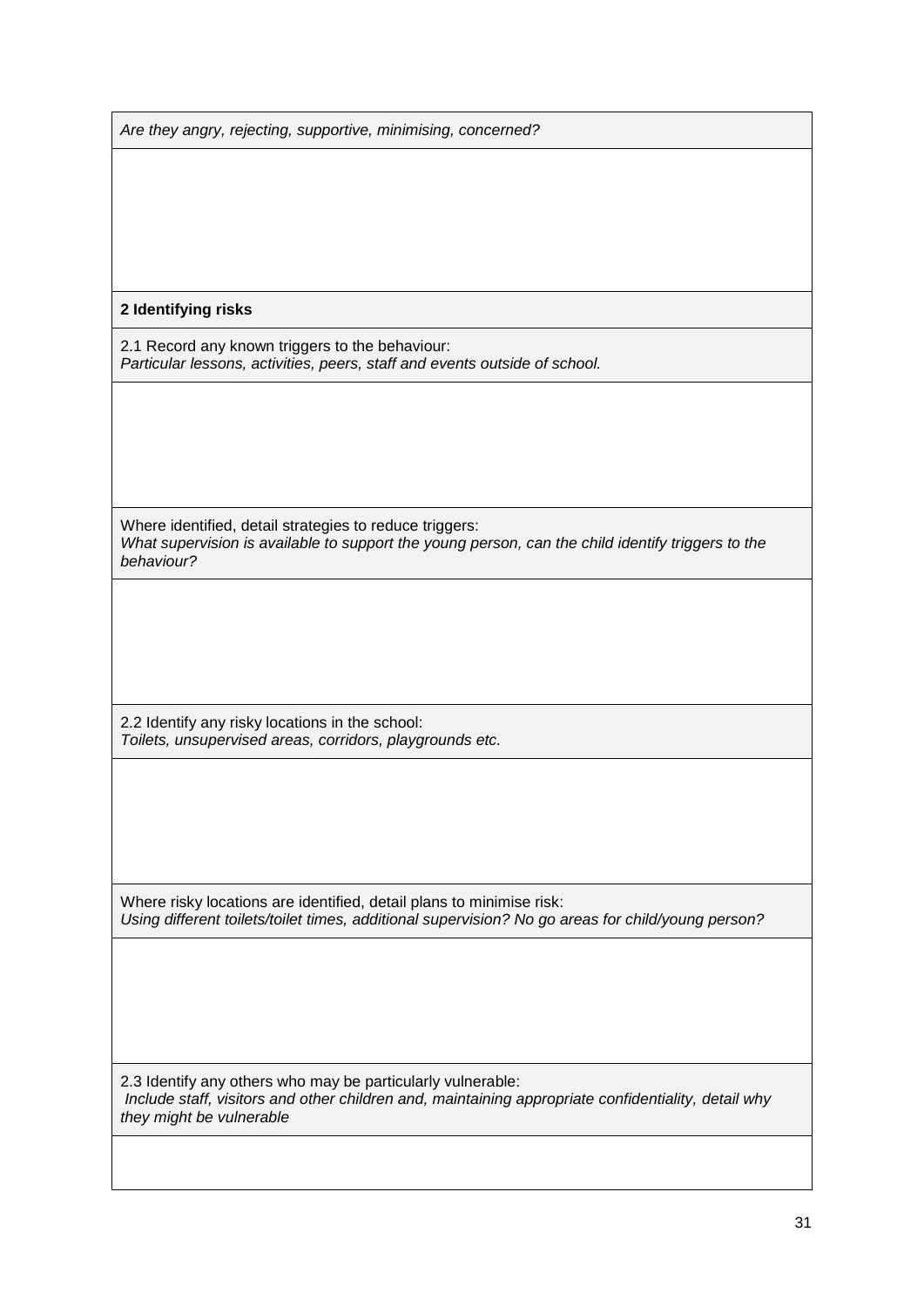Where vulnerable individuals have been identified detail plans to minimise risk: *Supervision, assessing suitability for contact activities, consideration of classroom seating arrangements, consider whether one-to-one work is appropriate.*

2.4 Identify any risky activities: *PHSE lessons, school trips, PE, including getting changed/contact sports, residential stays.*

Where identified, detail strategies to minimise risk: *Supervision, changing in different room, conducting activities safely without supervision*

2.5 Explore child's/young person's access to internet/media and any associated risks, including personal devices:

*Is access monitored and supervised, are safety settings/filters applied, is access available in unstructured time, are personal devices accessible during the day?*

Where identified, detail strategies to minimise risk: *Supervised access, use of filters, no personal devices, whole school e-safety.*

2.6 Explore and record transport arrangements to and from school: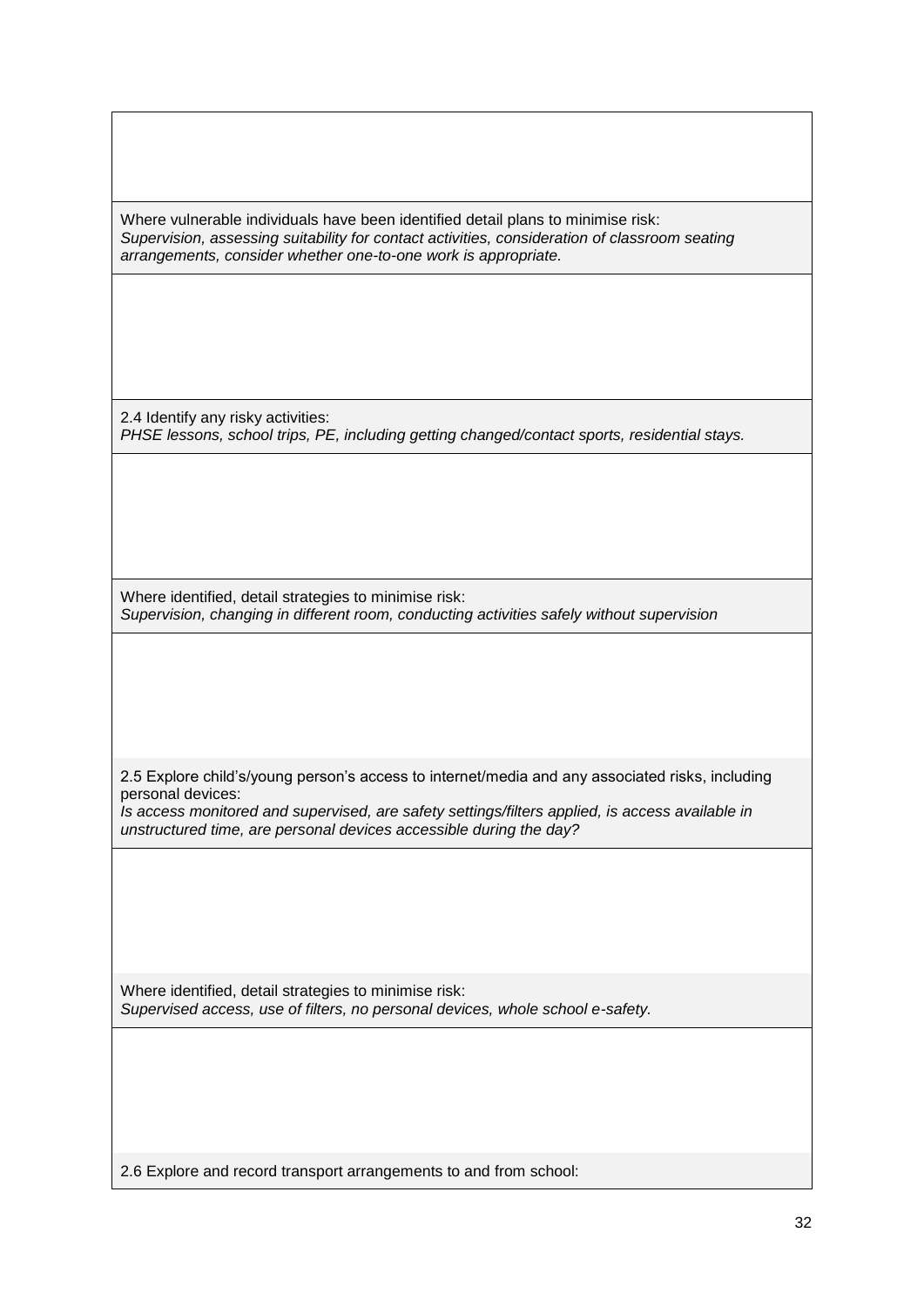*Walking, bus, car, shared transport arrangements. Include whether the child is transported by the local authority, whether they are transported with other children, what the supervision arrangements are, is the person supervising (e.g. taxi driver) aware of the potential risks and is there an appropriate person to manage them, consider whether the child/young person should be transported individually or with additional supervision.*

Where concerns are identified, detail actions/changes required to transport arrangements:

#### **3 Strengths**

3.1 Identify areas/locations within the school that are not assessed as requiring additional planning/supervision at this time:

*Please note areas where there has been no history of incidents or concerns, or where existing supervision manages risk.*

3.2 Please describe positive relations the child has: *Include professionals, family, peers etc.* 

3.3 Please note activities/lessons the child enjoys and engages in positively: *Describe how these will be promoted and maintained Consider any additional activities that could be encouraged to promote prosocial behaviour and self-esteem.*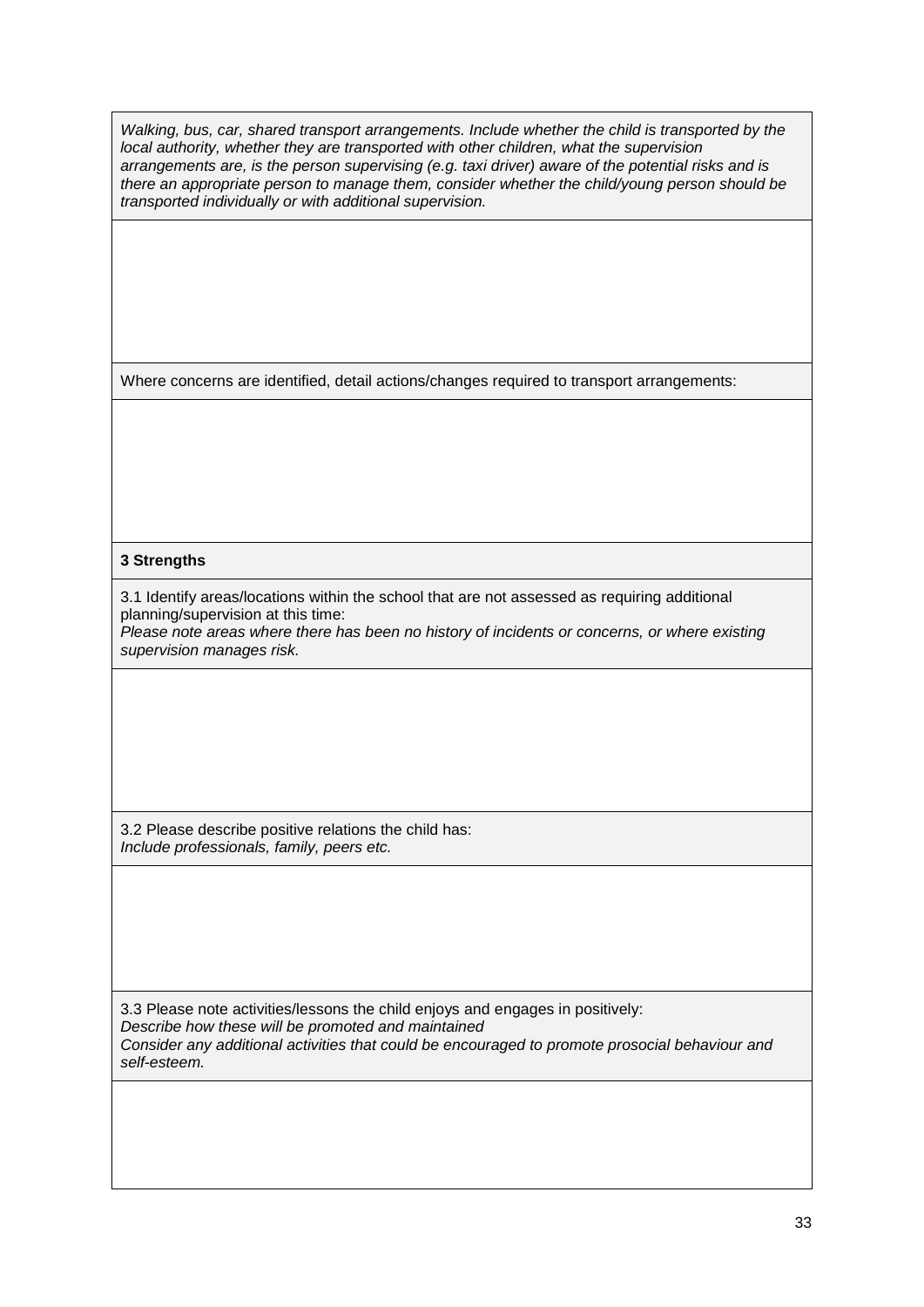3.4 Please identify positive attributes/characteristics/skills the child possesses which can be promoted to help them meet their emotional needs in a healthy way:

#### **4. Implementation**

4.1 Who needs to know about this plan: *Consider lunchtime supervisors, teaching staff, volunteers, contractors, governors. Who will share this information and when?*

4.2 Work to be undertaken with the young person and wider school population: *Include one-to-one work, e.g. emotional literacy, communication skills, empathy work, NSPCC Underwear Rule, Online Safety, PHSE. Note whether this is individual or wider school work.*

4.3 Referrals for external support: *Specialist services, e.g. CAMHS, NSPCC, Note any identified need, e.g. safeguarding, therapeutic support. Who will make the referral and timescales?*

#### **5 Measuring risk**

5.1 How will you measure whether the level of risk has changed: *This may include:*

- *change in the child's view regarding their behaviours*
- *reduction or increase of incidents of sexual behaviours*
- *reduction or increase in other concerning behaviours*
- *reduction or increase of prosocial behaviour/activities*